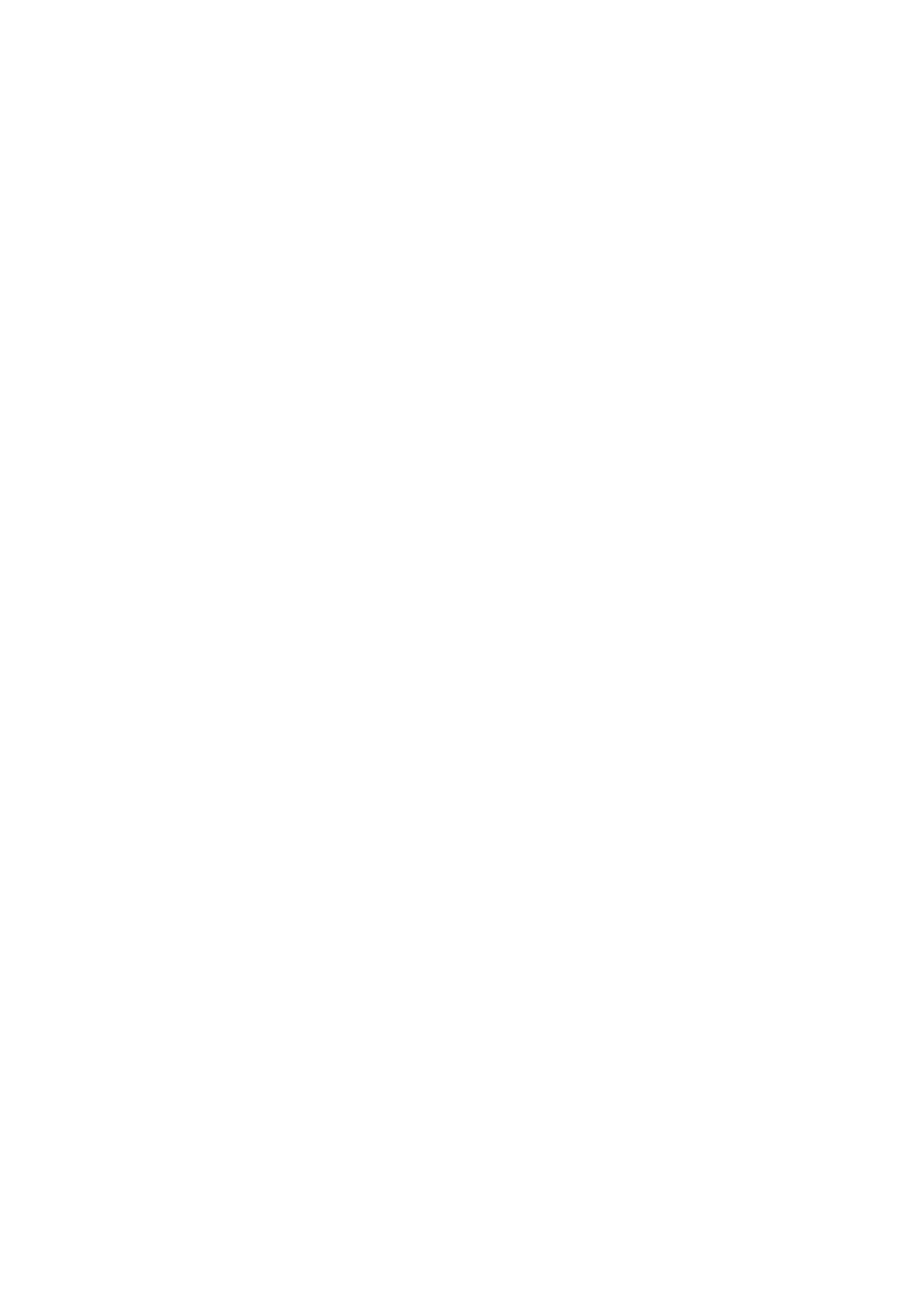# INCOME SMOOTHING MECHANISMS AFTER LABOR MARKET **TRANSITIONS** 10

Working Papers 2015

Nuno Alves | Carlos Martins

August 2015 The analyses, opinions and findings of these papers represent the views of the authors, they are not necessarily those of the Banco de Portugal or the Eurosystem

Please address correspondence to Banco de Portugal, Economics and Research Department Av. Almirante Reis 71, 1150-012 Lisboa, Portugal T +351 213 130 000 | estudos@bportugal.pt



Lisbon, 2015 • www.bportugal.pt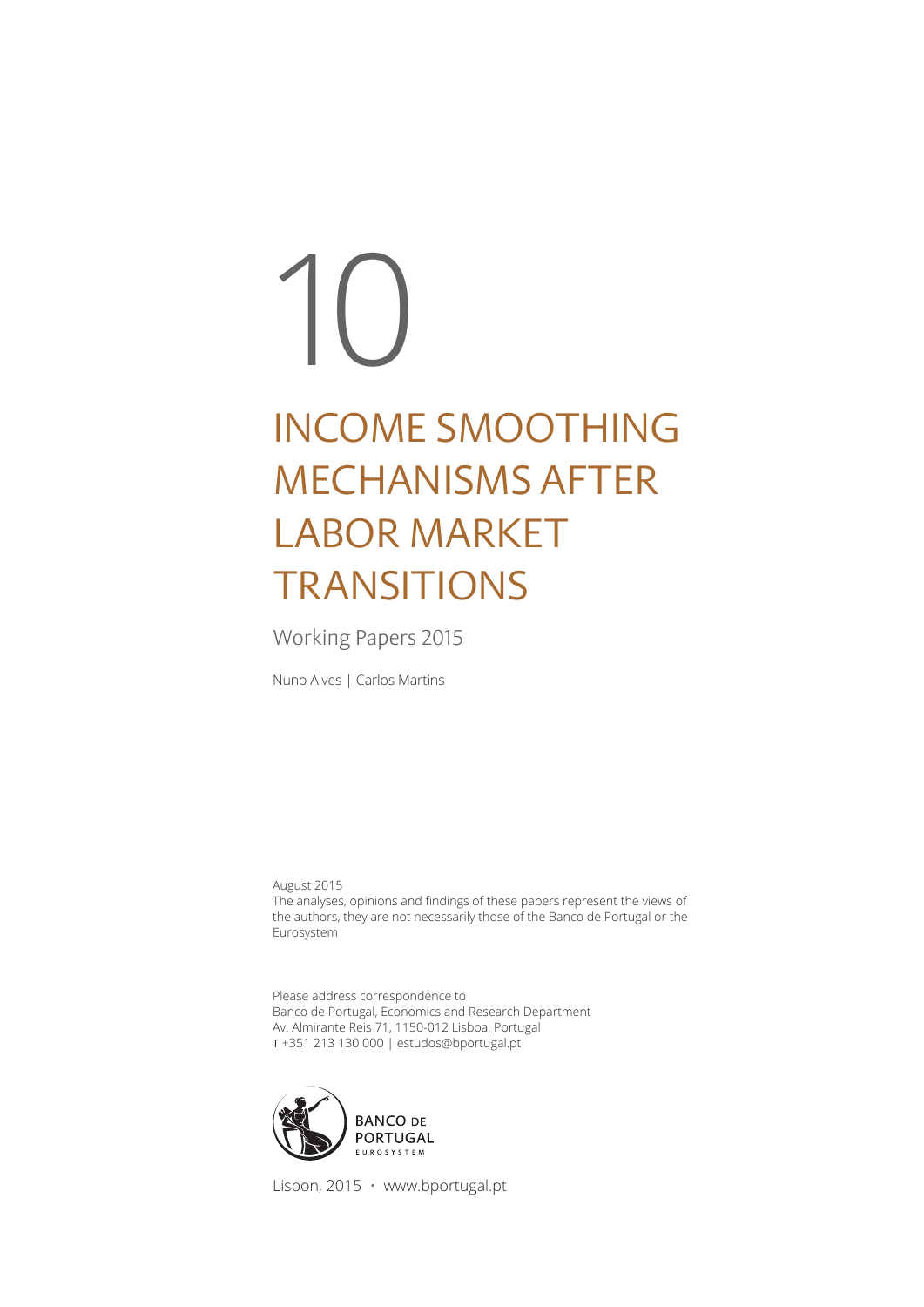WORKING PAPERS | Lisbon 2015 **•** Banco de Portugal Av. Almirante Reis, 71 | 1150-012 Lisboa **•** www.bportugal.pt **•**  Edition Economics and Research Department **•** ISBN 978-989-678-364-8 (online) **•** ISSN 2182-0422 (online)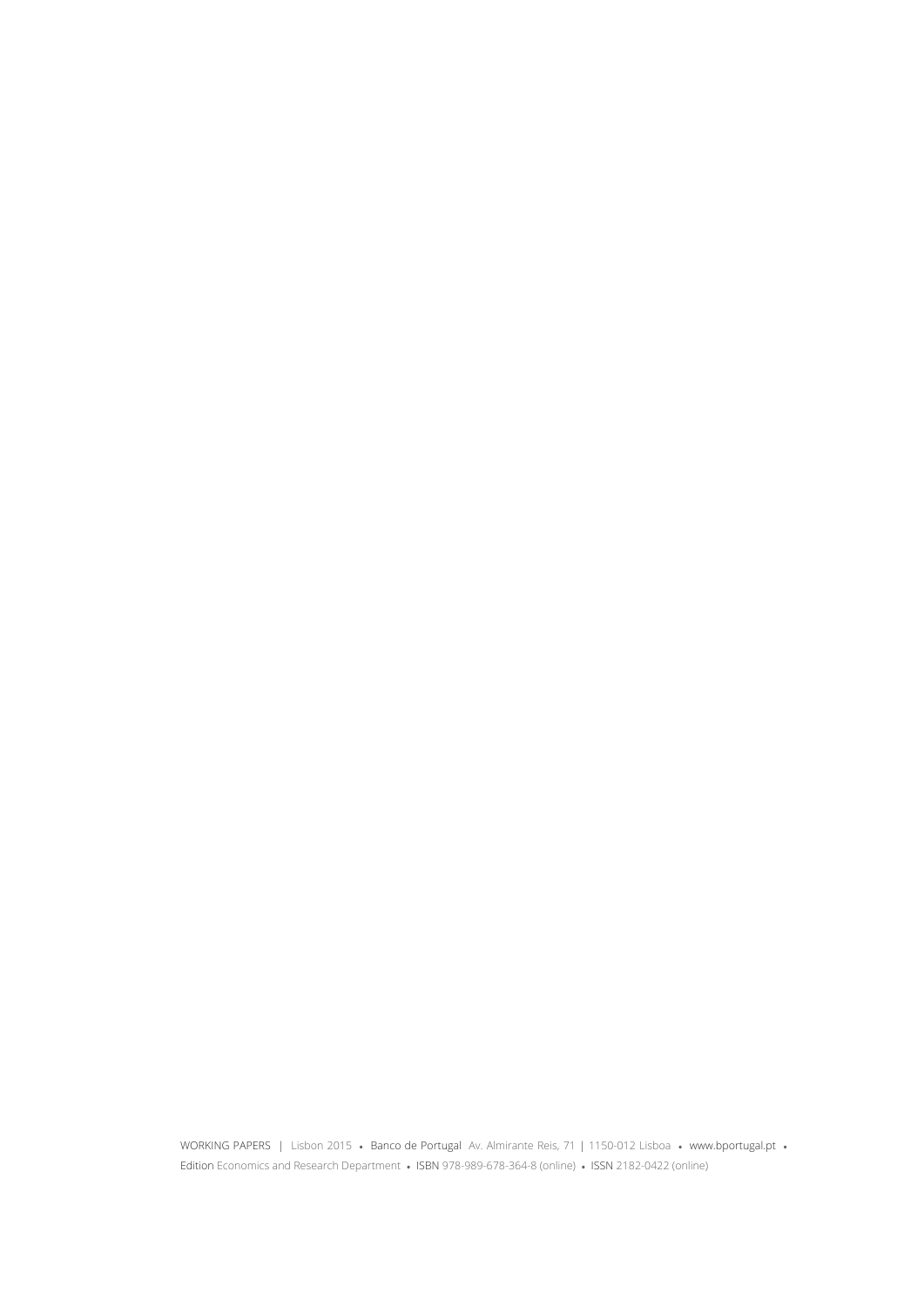### Income smoothing mechanisms after labor market transitions

Nuno Alves Banco de Portugal Carlos Martins Banco de Portugal

August 2015

#### Abstract

This article quantifies several household income smoothing mechanisms following labor market shocks. These shocks correspond to individual transitions between employment, unemployment and inactivity. The analysis covers 25 European countries for the period 2004-2011. We identify the relative role of labor and non-labor household income sources, income taxes and individual and household transfers in smoothing income fluctuations. We conclude that the tax and transfer system is the main household insurance mechanism following individual labor market transitions. This finding is robust before and after the Great Recession of 2009. Quantitatively, the relative role of these smoothing mechanisms is conditional on the characteristics of the labor market shock and varies across countries in the sample. Finally, even though we do not identify a relevant labor market response of household members in the intensive margin, household income pooling is an important smoothing mechanism among couples.

JEL: D31, J6, O15

Keywords: Labor market transitions, household income smoothing, tax and transfers, European Union.

Acknowledgements: The authors would like to thank the ideas and comments of António Antunes, Diana Bonfim, Mário Centeno, Isabel Horta Correia and Hugo Reis. The opinions expressed in this article are the sole responsibility of the authors and do not necessarily coincide with those of Banco de Portugal or the Eurosystem.

E-mail: njalves@bportugal.pt; cmmartins@bportugal.pt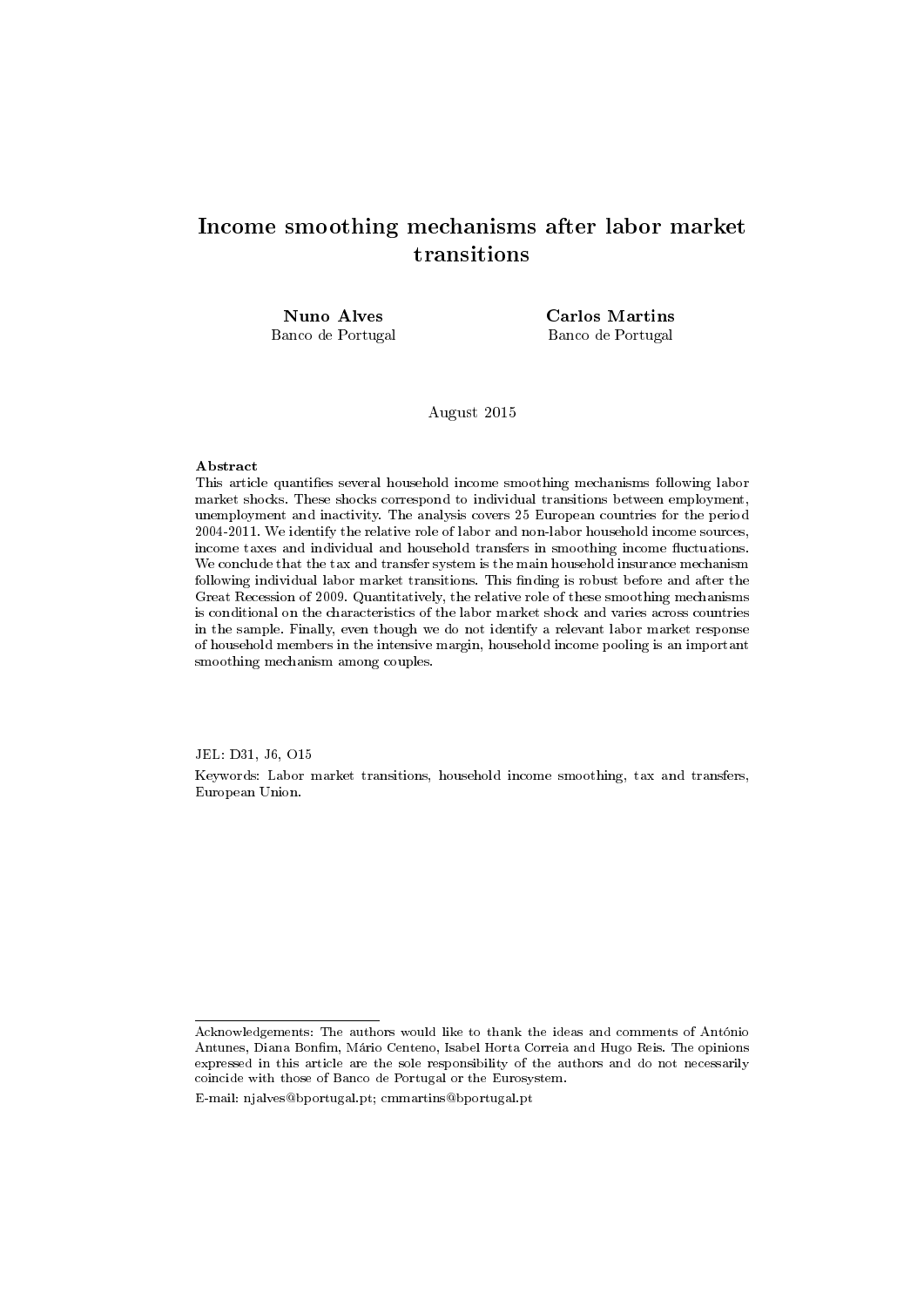#### 1. Introduction

Labor market shocks are a primary source of individual income fluctuations. The transmission of these shocks to household disposable income is mediated by several smoothing mechanisms, both at the individual and family levels. These mechanisms are fundamental to understand issues related not only to income dynamics (Low *et al.* (2010)), but also to income inequality (Huggett *et al.*  $(2011)$  or to the welfare costs of business cycles (Storesletten *et al.* (2004)). Disentangling the relative role of these smoothing mechanisms has proven to be quite challenging, due inter alia to data constraints (Blundell  $(2014)$ ). In fact, estimating the full econometric processes underlying earnings dynamics, as well as the insurance mechanisms to individual market income, requires long panels of individuals and their family members, coupled with detailed information on the respective sources of income. However, such data sets are still quite rare (see Blundell et al. (2014), for a rich analysis focusing on Norway).

In this article we characterize the importance of several income smoothing mechanisms following individual labor market transitions between employment, unemployment and inactivity. These labor market events are relevant determinants of individual income trajectories. The focus on a subset of labor market shocks makes the analysis complementary to the panel data modelling of aggregate labor income dynamics typically addressed in the literature (Guvenen et al. (2014)). We take advantage of the detailed information available in the European Union database on income and living conditions (EU-SILC), which includes almost all European countries. The sample covers the period from 2004 to 2011. Crucially for our purposes, this database has comprehensive longitudinal information on the composition of households, on the labor market events affecting each individual and on the income sources underlying both individual and household disposable income. As a downside, the panel component of the database is quite short. This hinders the discussion of important issues regarding the income processes, notably the varying persistence of shocks, the role of cohort effects and the dynamics over the life-cycle.

The empirical strategy adopted in this study is as follows. We start by identifying individual labor market transitions between the three states in the labor market: employment, unemployment and inactivity. The sample is restricted to households experiencing at most one labor market transition. We then estimate the impact of those transitions on the one-year change in household income, controlling for several individual and household characteristics. We start by assessing the contribution of changes in earnings of the individual experiencing the shock and replicate the exercise adding the contributions of changes in the remaining income sources of household disposable income. This allows characterizing the relative role of a set of income smoothing mechanisms: (i) the transfer system, which works primarily through the individual experiencing the shock but which is also analysed for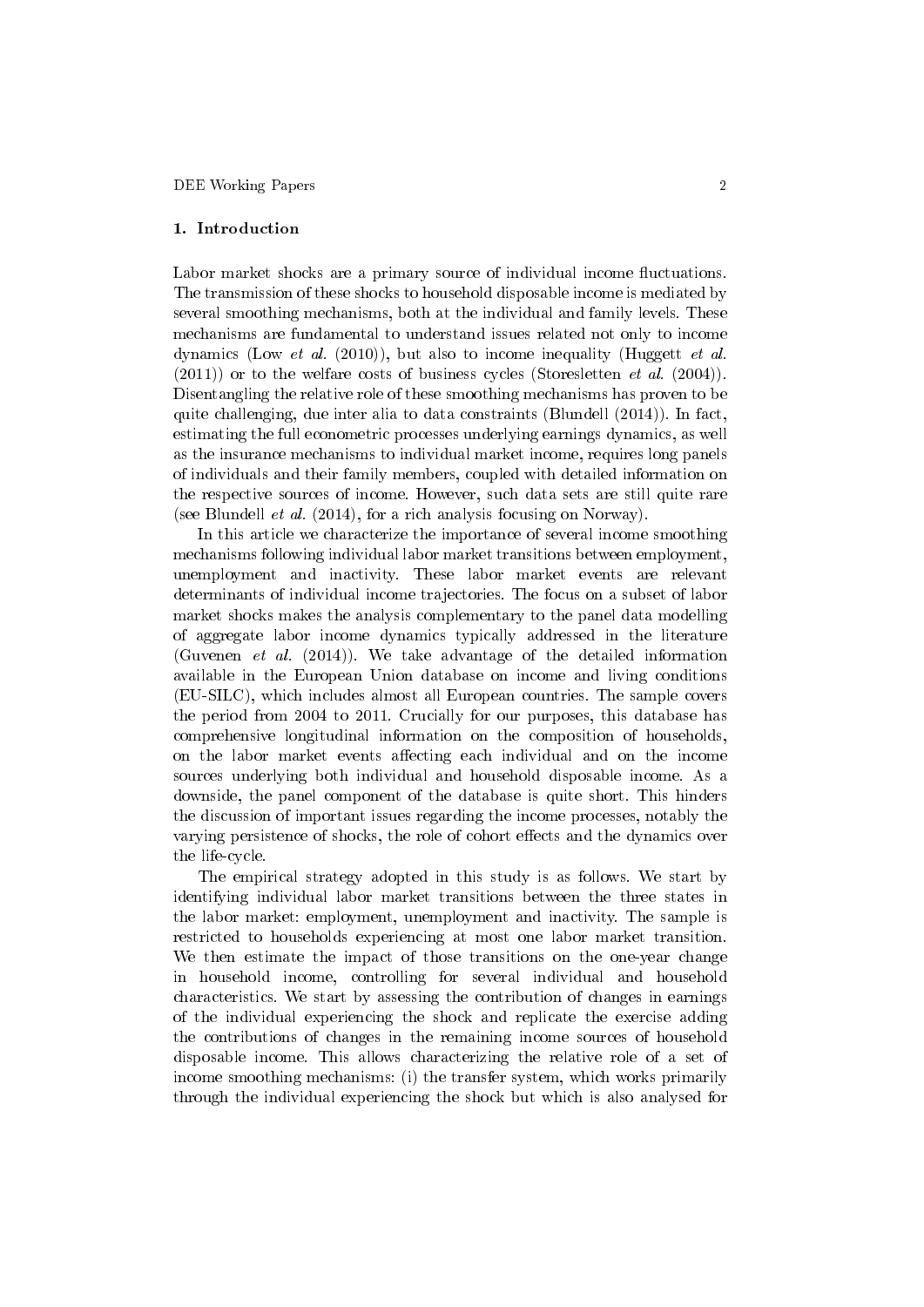the remaining members of the household, as well as for the household as a whole; (ii) the impact of income pooling in the case of households with several labor earners, in particular as regards changes in labor supply at the intensive margin; (iii) the evolution of non-labor income of the family; and, finally,  $(iv)$ the tax system. We uncover three main findings from the analysis.

First, the availability of outside insurance is a crucial mechanism to smooth the impact of changes in individual earnings. This is particularly signicant in the transition from employment to unemployment and in the transition from employment to retirement. In these cases, most individuals are entitled to transfers which partially insure against these income shocks. This mechanism is particularly important for households with only one adult. These conclusions are qualitatively robust across countries and demographic groups in the sample. However, the degree of insurance varies significantly across countries, depending on the characteristics of the respective safety nets. In particular, the relative role of the transfer system in smoothing labor market shocks is much stronger in northern and continental European countries relative to eastern and southern European countries.

Second, income taxes also act as a significant income smoothing mechanism. As expected, following positive or negative labor market shocks, the tax system robustly contributes to attenuate the overall impact on household income. The automatic stabilizing role of the tax system identified at the macro level is particularly salient in the experiences of households facing the large labor market shocks identified in this article. This finding is robust across countries in the sample.

Third, household income pooling is an important smoothing mechanism among couples. In fact, irrespective of the labor market transition, the impact on household income from changes in individual labor income is always larger for households with only one adult. This holds both before and after the functioning of the full set of insurance mechanisms analysed in this article. We do not identify a significant labor market response of the remaining household members in the intensive margin. Overall, we conclude that the presence of several earners in the household, even supplying labor inelastically, acts as a signicant source of income smoothing. Nonetheless, given that, by construction, we are not able to identify possible changes in spouses' labor supply at the extensive margin, this assessment remains incomplete.

The remainder of the paper is organized as follows. Section 2 presents the data and characterizes the variables used in the analysis. Section 3 describes the empirical strategy and Section 4 discusses the main findings, including a country breakdown of the results. Section 5 concludes.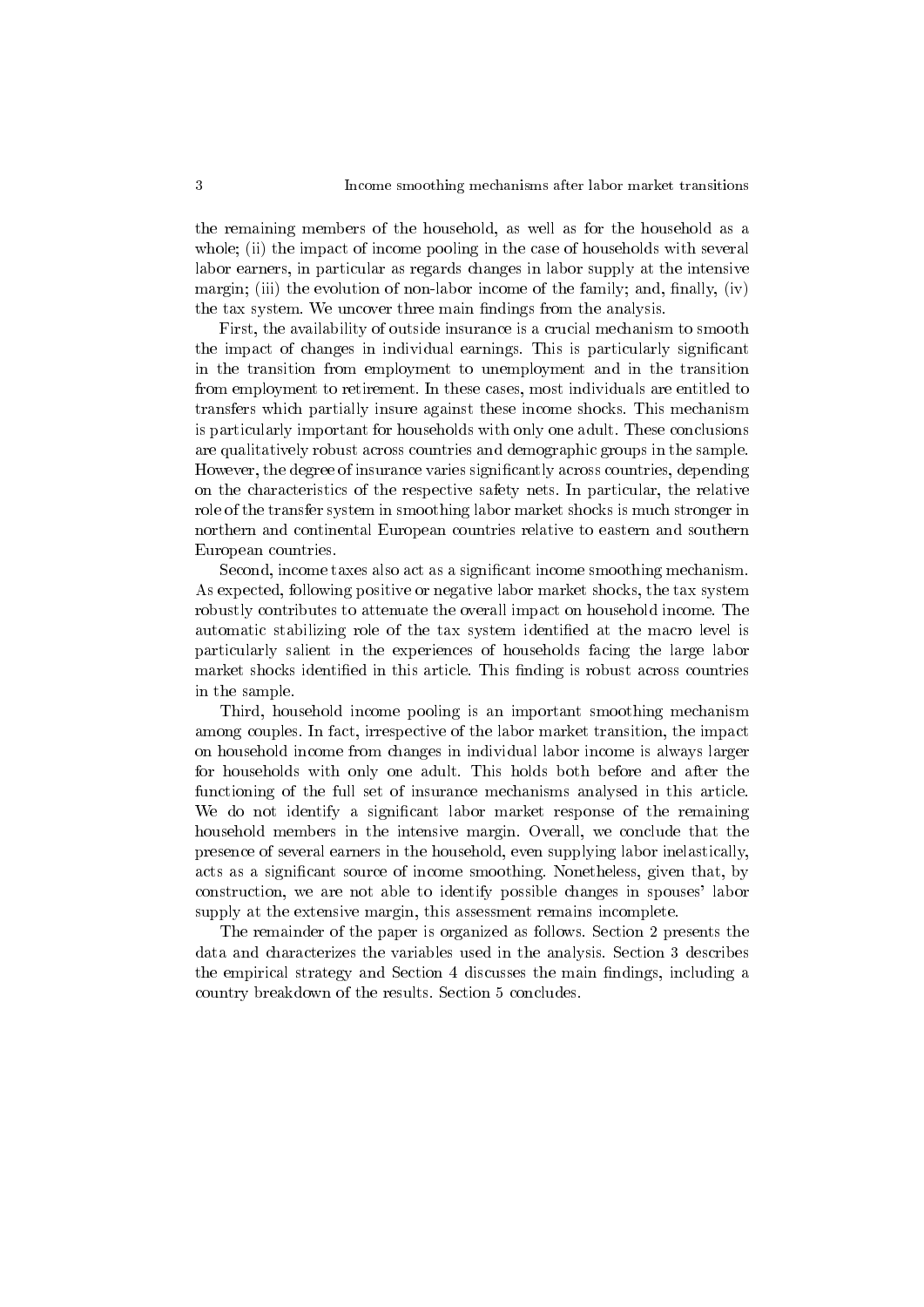#### 2. The Data and the Definition of Variables

The information used in this article comes primarily from the longitudinal modules of the Survey of Income and Living Conditions (EU-SILC) database (see Atkinson and Marlier, eds (2010)). The EU-SILC was launched in 2003 (in seven countries) and afterwards expanded to the full set of European Union countries. The sample underlying each longitudinal database is based on a rotating panel with four subgroups of equal size. This implies that each individual or household is followed at most for a period of four years. Given this limited time-series dimension in the longitudinal EU-SILC database, we will characterize labor market transitions between years t-1 and t and analyse the functioning of income smoothing mechanisms in those consecutive years. We use microdata from the surveys conducted between 2005 and 2012. Given that the information on household income typically refers to the previous calendar year, this implies that the actual data cover the period 2004-2011.

Our study will relate labor market transitions experienced by workingage individuals (between 16 and 64 years) with the ensuing income changes observed at the individual and at the household levels. Uncovering the smoothing channels affecting these changes will be the ultimate aim of the analysis. For our purposes, a crucial characteristic of the EU-SILC database is the availability of detailed information on the different income sources at the level of each individual and household. The richness of the information allows decomposing total disposable income  $y$  of household  $i$  (composed of N members indexed by  $j$ ) in year  $t$  as follows:

$$
y_{i,t} = \sum_{j=1}^{N} \left( Labour Income_{j,i,t} + Transfers_{j,i,t} \right) + Other Income_{i,t}
$$

$$
+ Other Transfers_{i,t} - Taxes_{i,t}
$$

where  $LaborIncome_{j,i,t}$  corresponds to gross labor income earned by member  $j$  (including employee cash or near-cash income, non-cash employee income and cash benefits from self employment);  $Transfers_{i,i,t}$  corresponds to the sum of all unemployment, old-age, survivor's, sickness and disability benefits earned by member j; OtherIncome<sub>i,t</sub> refers to household i's income from rental property or land, interest dividends and profit from capital investments in unicorporated businesses; OtherTransfers<sub>i,t</sub> includes transfers that are computed at the household level, namely family/children related and housing allowances, social exclusion benefits not considered at the individual level and regular interhousehold net cash transfers; and  $Taxes_{i,t}$  corresponds to taxes on income and social insurance contributions as well as taxes on wealth (all are reported for the household as a whole). All series were deflated using national CPI indexes.

We assume that there is perfect sharing of resources within the household. Each member  $j$  of the household is thus attributed the same level of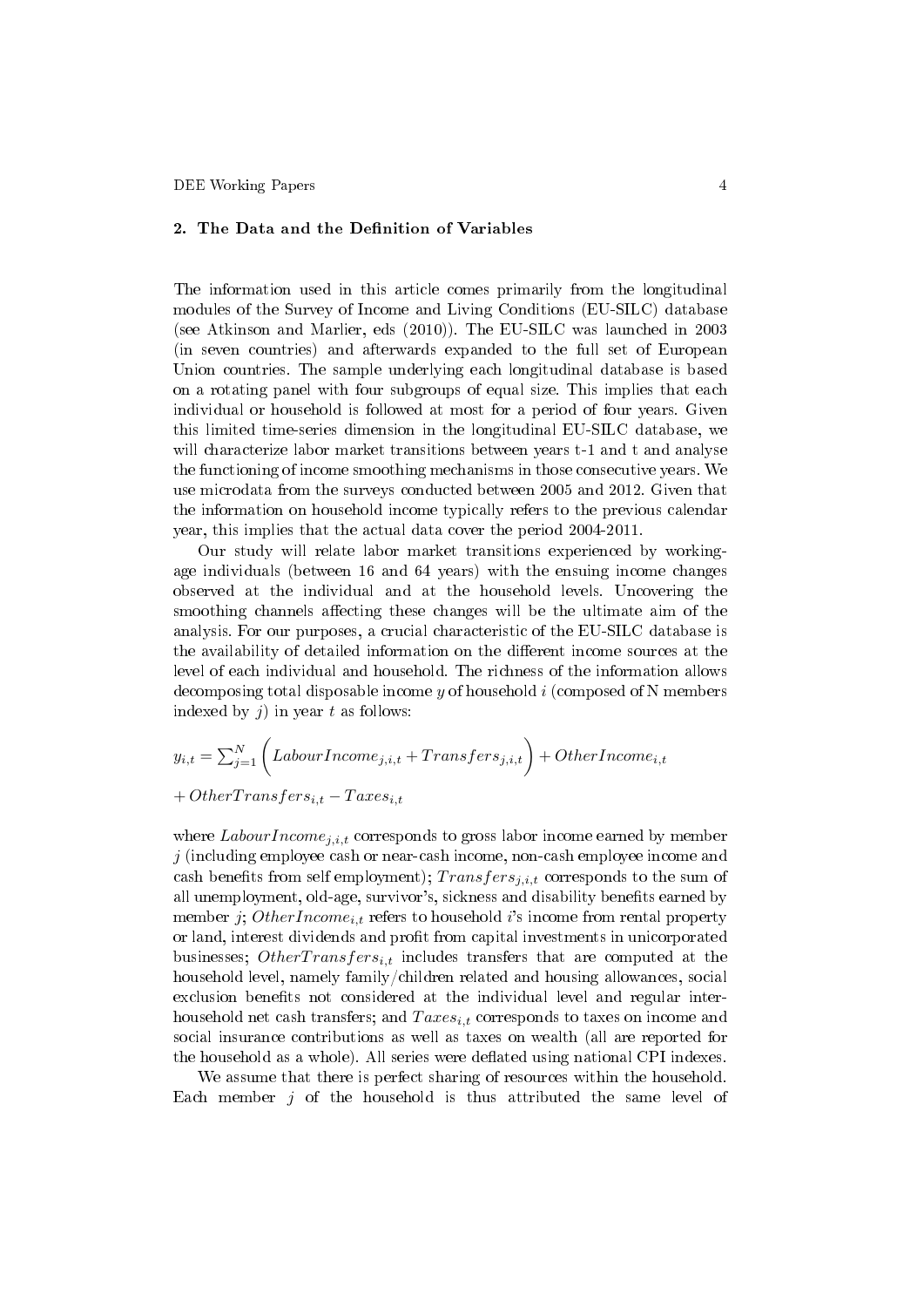income, which is equivalised using the OECD modified equivalence scale.<sup>1</sup> This equivalised household income is denoted by  $\tilde{y}_{i,t}$ . It follows that  $\tilde{y}_{j,t} = \tilde{y}_{i,t}$  for all  $j$  members of household  $i$ . Note that the equivalisation is innocuous for the analysis given that we restrict the sample to households without demographic changes from one year to the next. In what follows references to income aggregates will always refer to the respective equivalised aggregates. The change in annual disposable income for each working-age individual  $j$  between years  $t-1$  and  $t, \, \hat{\tilde{y}}_{j,t},$  is defined as  $\hat{\tilde{y}}_{j,t} = (\hat{\tilde{y}}_{j,t} - \hat{\tilde{y}}_{j,t-1})/\hat{\tilde{y}}_{j,t-1}.$ 

The identification of transitions in the labor market is anchored on the reference period of household income. As mentioned above, this reference period covers the calendar year immediately preceding the survey date in almost all countries. The EU-SILC includes information on the economic situation of each individual in each month of the income reference period, namely if the individual is employed, unemployed or inactive. The latter includes both retirees and individuals in other types of inactivity. We assign an individual to the state in the labor market where she spent most of the year. Specifically, an individual is considered to be employed if she works more than six months during the income reference period. An analogous definition was adopted to identify unemployed or inactive individuals. Based on this assumption, it is straightforward to dene transitions in the labor market for each individual in two consecutive years. Given these definitions, data on changes in household income and on labor market transitions are concomitant.<sup>2</sup> Note that there are countries where the income reference period does not correspond to the previous calendar year, namely the United Kingdom and Ireland. These countries were therefore excluded from the analysis.

In order to minimize attrition, we restrict the analysis to households experiencing at most one labor market event in each year and to households that maintain the same demographic structure in two consecutive years (as regards the number of adults and the number of children). These constraints are important because it is not possible to identify the degree of exogeneity or causation between labor market and demographic shocks occurring simultaneously. Furthermore, we excluded households with negative or very low income levels (annual income below 700 euros at time  $t - 1$ ), as well as households with very high incomes (above 125 percent of the ninety ninth percentile of the income distribution in each country, computed with the EU-SILC cross-sectional database).<sup>3</sup>

<sup>1.</sup> The OECD modified equivalence scale attributes a weight of 1.0 to the first adult in the household, 0.5 to other adults and 0.3 to children (below 15 years).

<sup>2.</sup> For a thorough discussion of issues relating to the timing of variables in the EU-SILC database, see Debels and Vandecasteele (2008).

<sup>3.</sup> This excludes about 2.5 per cent of the sample.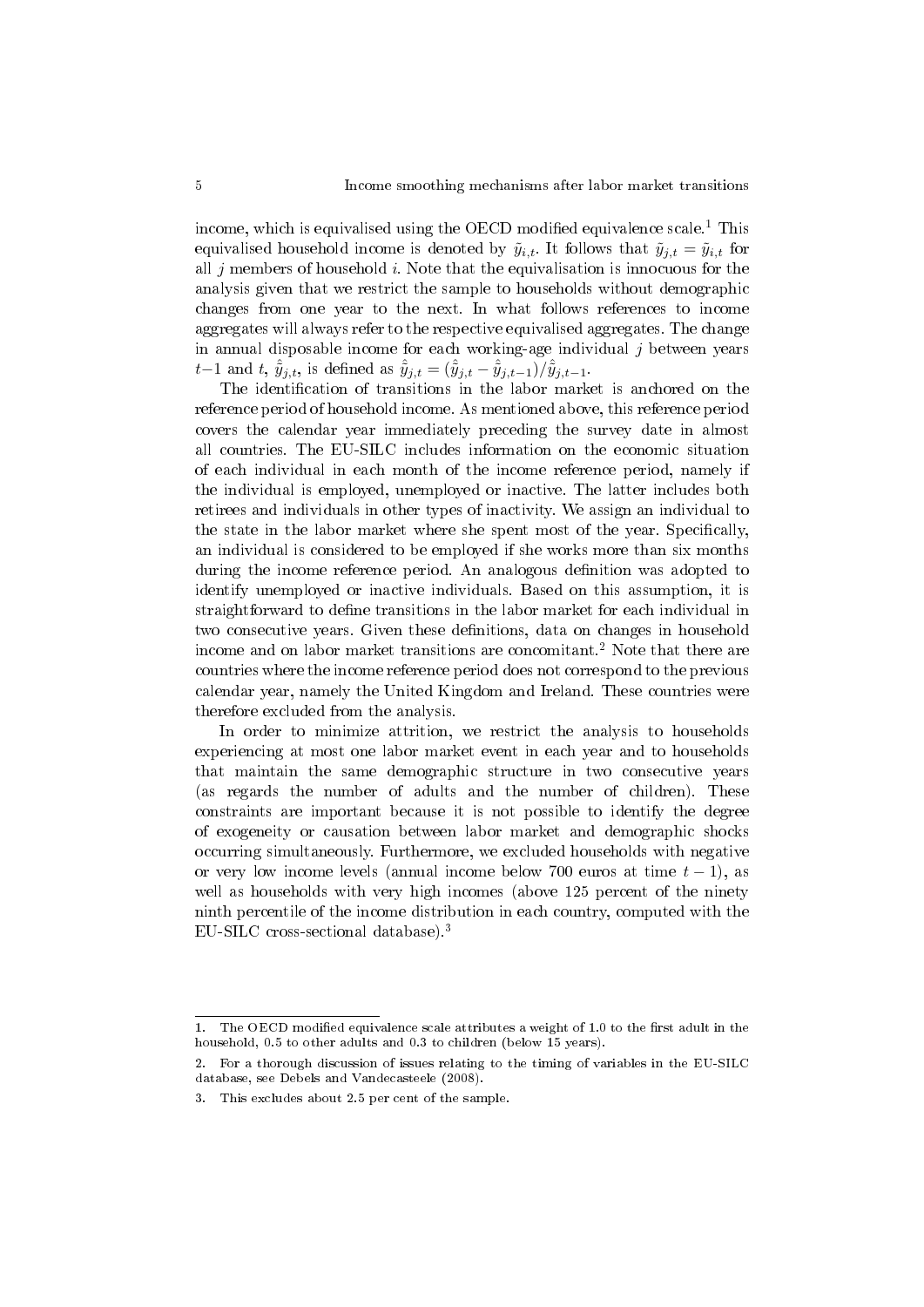We define two different samples, both covering  $25$  European countries.<sup>4</sup> The first, which will be our baseline case, is composed of all working-age individuals in households with more than one adult. This allows untangling smoothing mechanisms both at the individual and at the household levels. The second sample includes only working-age individuals who are the sole adult in the household, which by construction restricts the set of potential smoothing mechanisms.

The size of both samples and the respective frequency of labor market transitions are presented in Table 1. The baseline sample is composed of around one million observations, while the sample with single-adults comprises around 100 000 observations. The table reveals some interesting patterns. In sample, around 7 per cent of working-age individuals experience a labor market transition. The most frequent labor market transitions are associated with flows from inactivity to employment and from employment to inactivity. These are respectively associated with young cohorts entering the labor market and older cohorts retiring. Transitions to and from employment and unemployment are also noteworthy, each representing slightly more than 1 per cent of working age individuals in our sample. Transitions between inactivity and unemployment are the less prevalent in the sample (less than 1 per cent).

| Individual labor market<br>transitions between t-1 and t: | Households<br>with more than<br>one adult. | Households<br>with only one<br>adult |
|-----------------------------------------------------------|--------------------------------------------|--------------------------------------|
| Employed in t after                                       |                                            |                                      |
| unemployed in t-1                                         | 1.1                                        | 1.4                                  |
| inactive in t-1                                           | 1.8                                        | 1.7                                  |
| Unemployed in t after                                     |                                            |                                      |
| employed in t-1                                           | 11                                         | 1.5                                  |
| inactive in t-1                                           | 08                                         | 0 <sub>6</sub>                       |
| Inactive in t after                                       |                                            |                                      |
| employed in t-1                                           | 1.6                                        | 2.3                                  |
| unemployed in t-1                                         | 0.8                                        | 0.9                                  |
| Number of observations                                    | 960914                                     | 101352                               |

Table 1. Sample frequency of labor market transitions Notes: Frequency values in percentage of the respective sample.

<sup>4.</sup> The data for Hungary were excluded due to lack of reliability regarding the decomposition of household income in the various sub-components required for our analysis.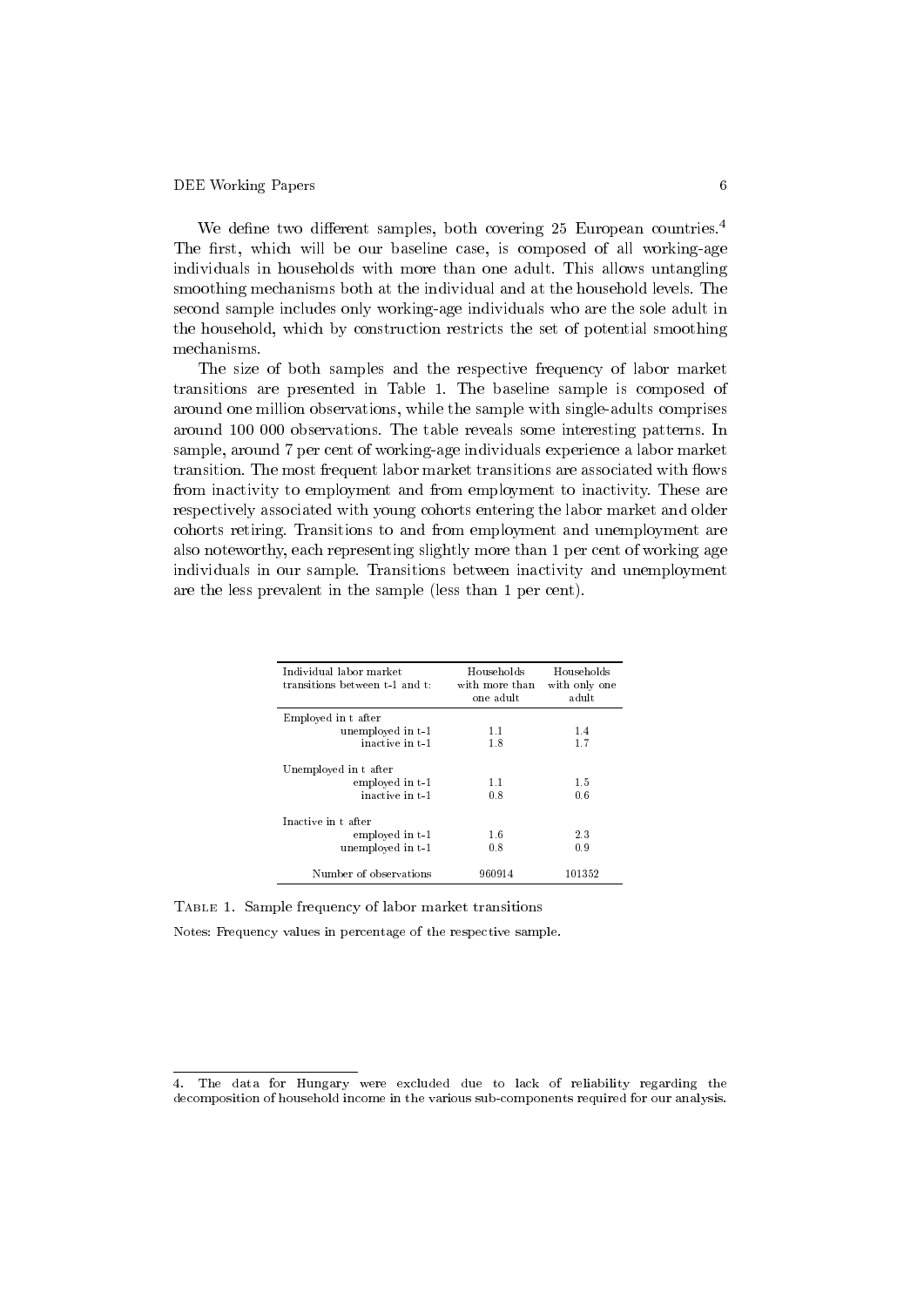#### 3. The Empirical Strategy

The direct impact of labor market transitions experienced by individuals on household income may be very large. The first column in Table 2 shows that the loss in gross labor income earned by an individual falling into unemployment or retiring may amount to over 30 per cent of overall household disposable income. A symmetric outcome occurs when an individual finds a job after being unemployed or inactive.

However, households do not experience this extreme volatility in disposable income. In fact, there are several smoothing mechanisms that insure against labour market events faced by the different household members. The second column in Table 2 illustrates the strong mitigating impact of these mechanisms. It is clear that the dynamics of household disposable income are much smoother than those implied solely by gross labour income shocks. For example, when an individual becomes inactive after being employed, the respective household only experiences a small loss in disposable income, in contrast with the sharp fall in earnings. An analogous result occurs with transitions from employment to unemployment. The goal of this article is precisely to quantify the role of different mechanisms that contribute to smooth household disposable income following labor market transitions.

|                                                             | Change in household disposable income from:  |                                                   |  |  |
|-------------------------------------------------------------|----------------------------------------------|---------------------------------------------------|--|--|
| Individual labor market<br>transitions between t-1 and t:   | changes in labor<br>income of the individual | changes in all sources<br>of household disposable |  |  |
| Employed in t after                                         |                                              |                                                   |  |  |
| unemployed in t-1                                           | 0.35                                         | 0.23                                              |  |  |
| inactive in t-1                                             | 0.26                                         | 0.22                                              |  |  |
| Unemployed in t after<br>employed in t-1<br>inactive in t-1 | $-0.32$<br>0.01                              | $-0.09$<br>0.06                                   |  |  |
| Inactive in t after                                         |                                              |                                                   |  |  |
| employed in t-1                                             | $-0.31$                                      | $-0.03$                                           |  |  |
| unemployed in t-1                                           | 0.00                                         | 0.07                                              |  |  |
| Number of observations                                      | 960914                                       | 960914                                            |  |  |

Table 2. Changes in household disposable income: households with more than one adult

Notes: The table displays the sample average change in household disposable income following each labor market transition.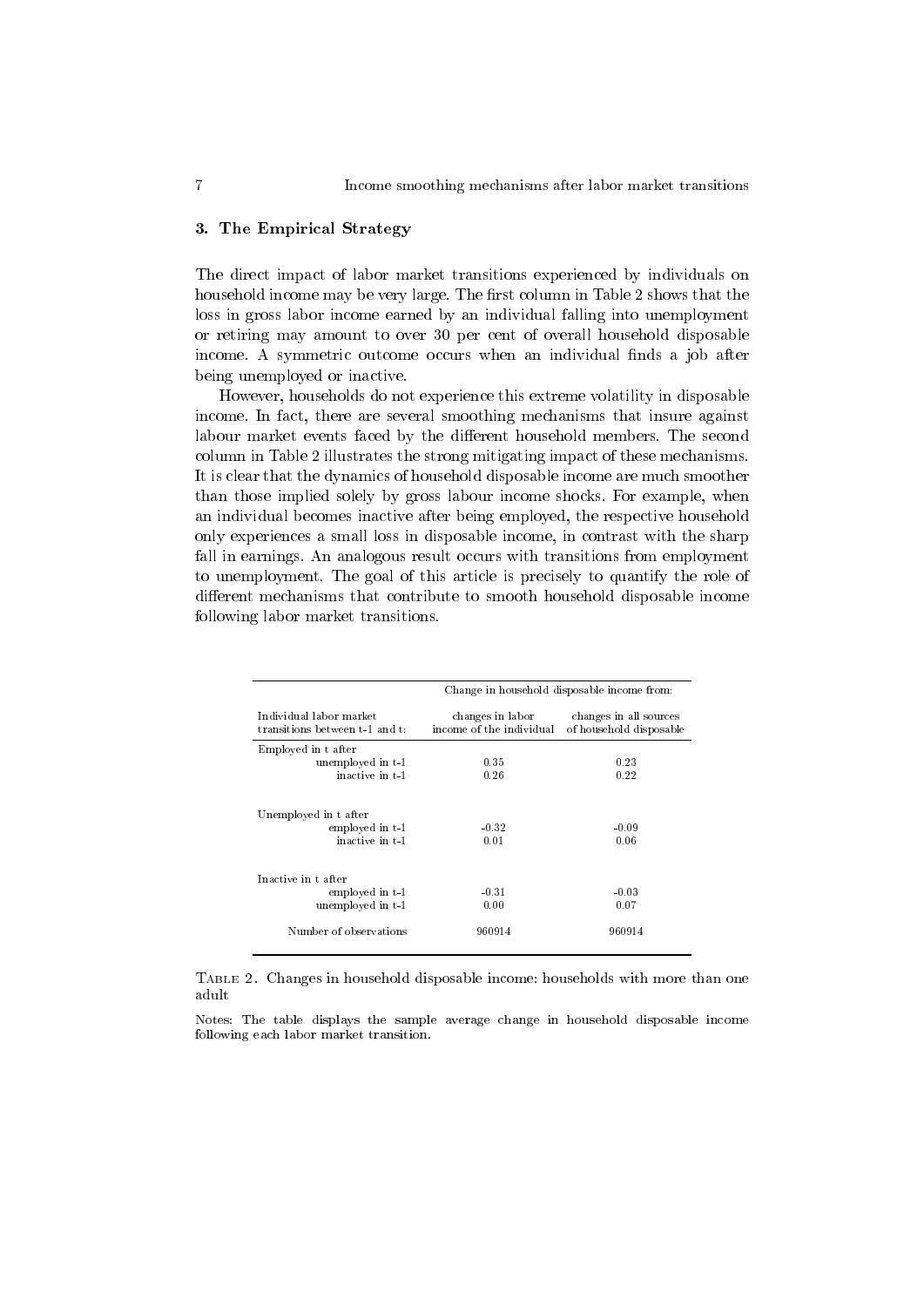The breakdown of household income available in the longitudinal modules of EU-SILC allows analysing several of these mechanisms at the individual and at the household levels. In order to quantify these mechanisms, we estimate the impact of each labor market transition (between  $t-1$  and t) on the changes of the different sources of household income (also between  $t-1$  and t), controlling for several household and individual characteristics, as well as for time and country fixed effects. The unit of analysis is each working-age individual in the sample.<sup>5</sup> The estimated panel regressions take the following general specification:

$$
\hat{\tilde{X}}_{j,t} = \sum_{n=1}^{6} \gamma^n \text{Transition}_{j,t}^n + \sum_{k=1}^{q} \theta^k \text{Household} \text{Character}_{j,t-1}^k \tag{1}
$$
\n
$$
+ \sum_{h=1}^{p} \varphi^h \text{Individual} \text{Character}_{j,t-1}^h + \alpha_{country} + \tau_t + \varepsilon_{j,t}
$$

where the dependent variable  $\hat{\tilde{X}}_{j,t}$  represents the estimated changes in equivalised disposable income due to changes in specific sub-components of disposable income  $\tilde{X}_{j,t}$  which are defined as  $\hat{\tilde{X}}_{j,t} = (\hat{\tilde{X}}_{j,t} - \hat{\tilde{X}}_{j,t-1})/\hat{\tilde{X}}_{j,t-1}$ . This variable is the central unit of the empirical strategy. In order to quantify the role of several income smoothing mechanisms following labor market transitions experienced by individuals, we estimate equation  $(1)$  for different  $\tilde{X}_{j,t}$ . Specifically,  $\tilde{X}_{j,t}$  starts by including only the contribution of changes in labor income earned by the individual  $j$  who experiences the shock. This allows identifying the impact on equivalised income stemming from changes in individual  $j$ 's labor market earnings. Afterwards, the numerator in  $\tilde{X}_{j,t}$ is enlarged by successively adding the change in (i) the set of individual transfers to the individual, (ii) the remaining transfers to the household, (iii) the remaining gross labor and non-labor income earned by the household and, finally, by subtracting the change in (iv) taxes on income and social security contributions. After this last step, we are estimating the impact of each labor market transition on overall equivalised household disposable income, i.e.  $\tilde{X}_{j,t} = \tilde{y}_{j,t}.$ 

The independent variables in equation (1) are the following:  $Transition_{j,t}^n$ corresponds to six dummy variables (one for each labor market event) which assume a value equal to 1 when a  $j$  individual experiences a labor market transition between years  $t-1$  and  $t$ ;  $\gamma^n$  is our main parameter of interest and

<sup>5.</sup> As mentioned above the estimation only includes individuals in households where at most one labor market transition occurred. In order to tighten the identification of the impact of individual labor market transitions, we only included in the estimation the household member experiencing the shock. It should be underlined that the exclusion from the estimation of the remaining members of those households has no material impact on the results.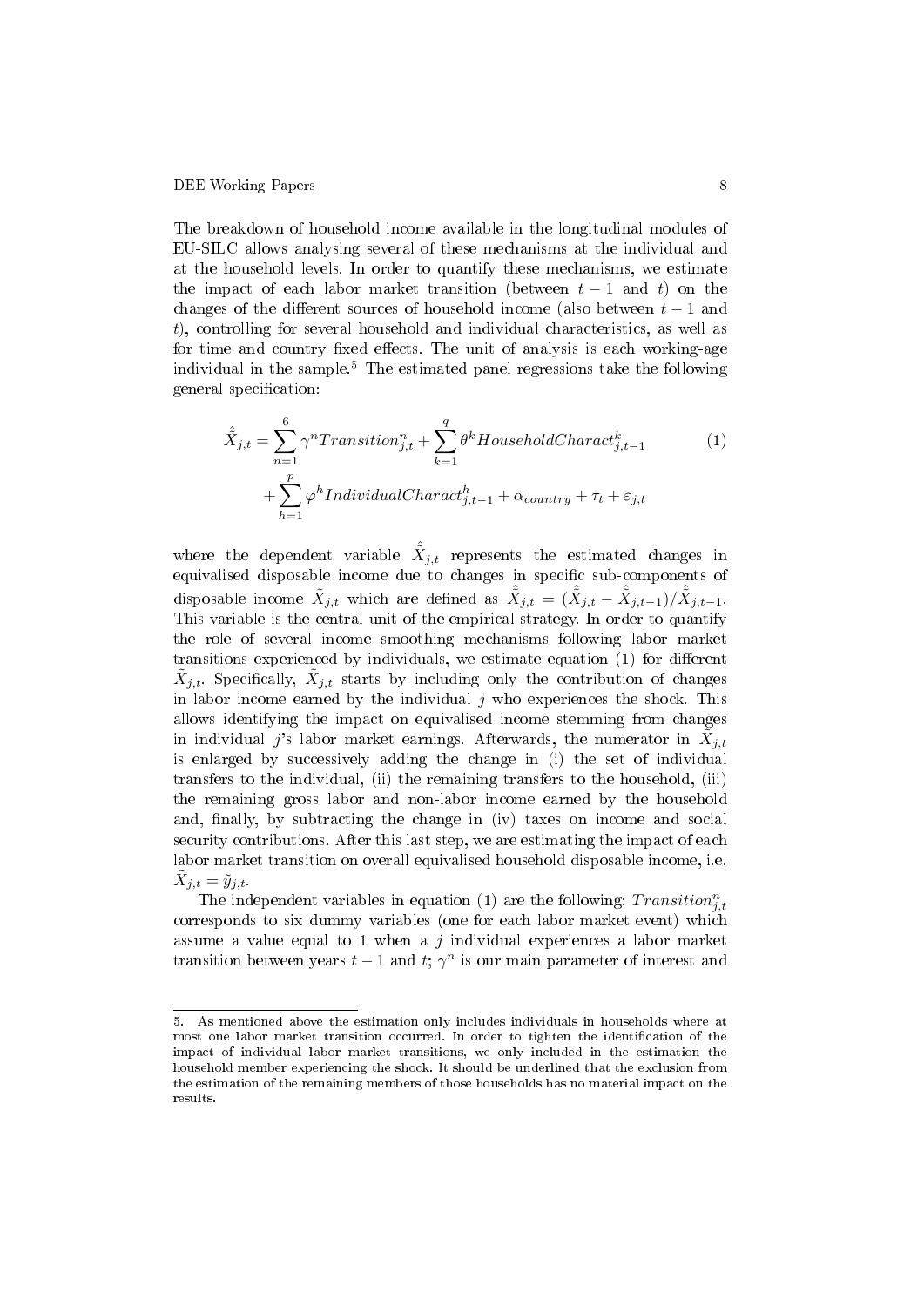captures the estimated impact of each labor market transition on equivalised income, controlling for the remaining variables;  $HouseholdCharacter_{j,t-1}$ corresponds to a set of household characteristics in period t-1, namely the share of individuals in the household in different age groups (between 16 and 34 years, 35 and 49 years, 50 and 64 years and over 64 years), the share of individuals with different levels of education (primary, secondary and tertiary education). the size of the household, the number of children and, to take into account the degree of participation of the household in the labor market, the share of months in which the individuals in the family were employed, unemployed or inactive; IndividualCharact<sup>h</sup><sub>j,t−1</sub> corresponds to a set of individual characteristics in period t-1, including age, sex and education; finally,  $\alpha_{country}$  are country fixed effects and  $\tau_t$  are time fixed effects.

A comparison of the  $\gamma^n$  coefficients associated to the different  $\tilde{X}_{j,t}$  in the successive regressions allows identifying the role of each mechanism in smoothing household income following the individual labor market transitions.<sup>6</sup>

The estimation period is 2004-2011. As mentioned above, the panel built with the EU-SILC is inevitably limited in the time series dimension. The final sample used to estimate the models has an average time-series length of only 1.8 years. The models were thus estimated by pooled OLS. It should be underlined that the estimation with random effects or fixed effects pointed to similar results vis-à-vis the pooled OLS. All results presented were calculated using the sample weights available in the longitudinal databases.<sup>7</sup>

#### 4. The Findings of the Exercise

#### 4.1. The Results for the European Union

Table 3 presents the main results of the baseline sample, i.e. including workingage individuals in households with more than one adult. The case of households with only one adult is analysed subsequently. The table only displays the  $\gamma^n$ coefficients in the successive estimations described by equation  $(1)$ . Several conclusions can be drawn from these results.

<sup>6.</sup> In Blundell (2014), the channels of household insurance following income shocks are also examined by changing the definition of income, distinguishing between male earnings, household earnings and family net income.

<sup>7.</sup> These weights are constructed to allow an extrapolation from the sample to the entire population. When sample weights were not available, the observation was dropped from the sample.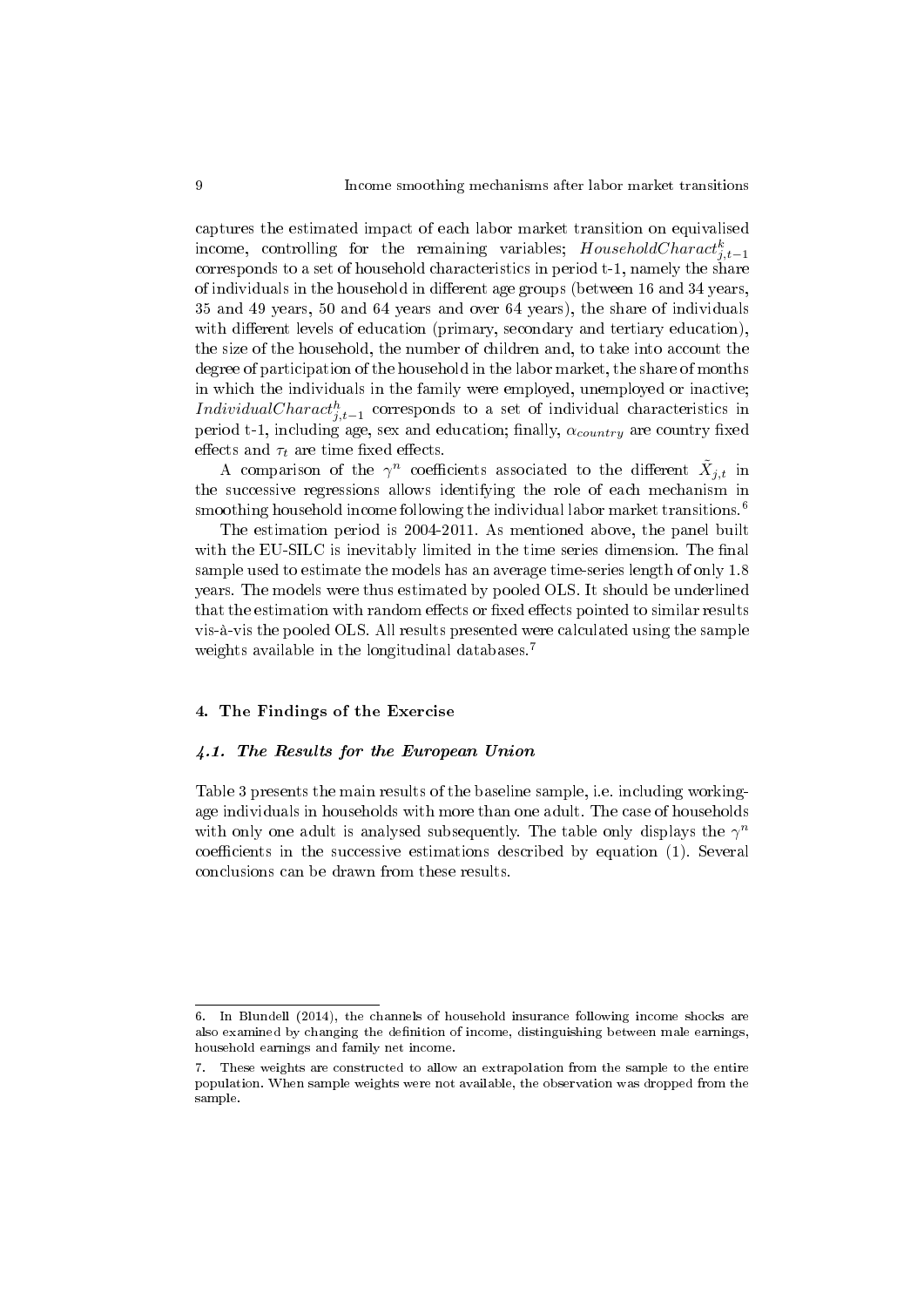|                          | Change in household disposable income due to: |                                                              |                                                                   |                                                         |                                                                            |
|--------------------------|-----------------------------------------------|--------------------------------------------------------------|-------------------------------------------------------------------|---------------------------------------------------------|----------------------------------------------------------------------------|
| Dependent variable       | change<br>in<br>transfers<br>labor<br>income  | $(1)$ plus<br>change in<br>transfers<br>to the<br>individual | $(2)$ plus change<br>in other<br>transfers<br>to the<br>household | $(3)$ plus<br>change<br>in other<br>household<br>income | $(4)$ minus<br>change in taxes<br>and social<br>insurance<br>contributions |
|                          | (1)                                           | (2)                                                          | (3)                                                               | (4)                                                     | (5)                                                                        |
| Labor market transitions |                                               |                                                              |                                                                   |                                                         |                                                                            |
| Employed in t after      |                                               |                                                              |                                                                   |                                                         |                                                                            |
| unemployed in t-1        | $0.43***$<br>(0.01)                           | $0.35***$<br>(0.01)                                          | $0.34***$<br>(0.01)                                               | $0.32***$<br>(0.02)                                     | $0.24***$<br>(0.01)                                                        |
| inactive in t-1          | $0.33***$<br>(0.01)                           | $0.31***$<br>(0.01)                                          | $0.29$ ***<br>(0.01)                                              | $0.30***$<br>(0.01)                                     | $0.24***$<br>(0.01)                                                        |
| Unemployed in t after    |                                               |                                                              |                                                                   |                                                         |                                                                            |
| employed in t-1          | $-0.38$ ***<br>(0.01)                         | $-0.26$ ***<br>(0.01)                                        | $-0.25$ ***<br>(0.01)                                             | $-0.26$ ***<br>(0.01)                                   | $-0.20$ ***<br>(0.01)                                                      |
| inactive in t-1          | $-0.03$ ***<br>(0.01)                         | $-0.03$ ***<br>(0.01)                                        | $-0.02$ ***<br>(0.01)                                             | $-0.01$<br>(0.01)                                       | 0.00<br>(0.01)                                                             |
| Inactive in t after      |                                               |                                                              |                                                                   |                                                         |                                                                            |
| employed in t-1          | $-0.33$ ***                                   | $-0.15$ ***                                                  | $-0.15$ ***                                                       | $-0.14$ ***                                             | $-0.08$ ***                                                                |
| unemployed in t-1        | (0.01)<br>$-0.08$ ***<br>(0.00)               | (0.01)<br>$-0.04$ ***<br>(0.01)                              | (0.01)<br>$-0.03$ ***<br>(0.01)                                   | (0.01)<br>$-0.01$<br>(0.02)                             | (0.01)<br>0.00<br>(0.02)                                                   |
| Number of observations   | 960914                                        | 960914                                                       | 960914                                                            | 960914                                                  | 960914                                                                     |

Table 3. The impact of transitions in the labor market on disposable income of households with more than one adult

Notes: The table displays the  $\gamma$  coefficients described in equation (1) in the text. All regressions include country and year fixed effects, as well as several explanatory variables related to individual and household characteristics. At the individual level, the respective age group, education level and sex are considered. At the household level, the share of household individuals in different age groups, the share of individuals with different levels of education, the share of months that household individuals were working, unemployed or inactive, as well as variables related to the size of the household and to the number of children are included. All models are weighted with sample weights. Robust standard errors of coefficients are displayed in parenthesis; \*\*\*  $p<0.01$ , \*\*  $p<0.05$ , \*  $p<0.1$ .

First, changes in individual labor income associated with labor market transitions often imply very large changes in aggregate household income. On average, when an unemployed individual becomes employed, the associated increase in gross labor income contributes to rise aggregate household income by 43 per cent (column  $(1)$  in Table 3). That figure is 33 per cent in the case of households where an inactive individual becomes employed. In turn, when an individual falls into unemployment after being employed, the associated decline in labor income implies on average a fall of 38 per cent in aggregate household income (-33 per cent when an individual transitions to inactivity). There are also cases where, on average, labor market transitions have a very small impact on household income, notably the cases of transitions to and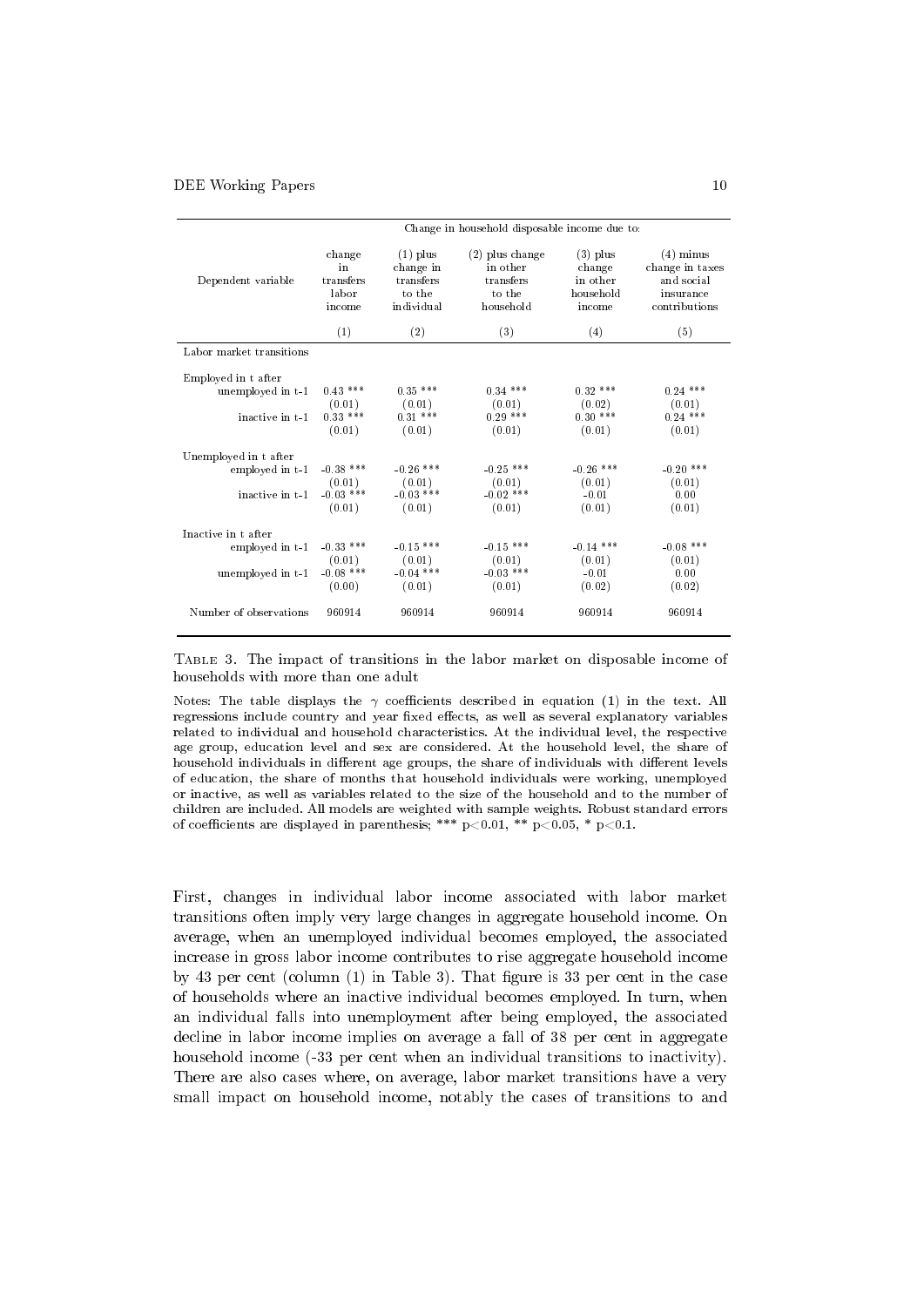from unemployment and inactivity. In order to understand household income fluctuations, it is therefore crucial to know both the origin and end statuses in the labor market.

Second, the set of insurance mechanisms at both the individual and household levels significantly mitigate income fluctuations after labor market transitions. In the cases of transitions from employment to unemployment and from unemployment to employment, the overall set of insurance mechanisms reduces the change in household income by about half (see columns 1 and 5). In the case of transitions from employment to inactivity, the fall in household income is reduced even more substantially (from 33 to 8 per cent). In turn, the smoothing of the increase in household income associated with transitions from inactivity to employment is more muted (from 33 to 23 per cent). Overall, these findings confirm a substantive role of income smoothing mechanisms operating within households.

Third, the most prevalent labor market transitions are smoothed to a large extent via transfers to individuals, in particular in the case of negative income shocks. This insurance consists mostly of welfare benefits and social insurance programs (see column 2). Notably, in the case of inactivity after employment, the decline in household income is mitigated by around half (18 percentage points). This is attributable to the functioning of pension systems. In the case of unemployment after employment, the fall in household income is attenuated by around one third (12 percentage points). It should be noted that our analysis only covers contemporaneous (yearly) impacts, which minimises the cases where individuals lose eligibility to unemployment benets. In turn, when an individual becomes employed after unemployed, the associated increase in household income is mitigated by 8 percentage points. Finally, the estimates also reveal the muted role of individual transfers in the cases of transitions between inactivity and unemployment and in the case of moving from inactivity to employment. This is not surprising, given that individuals are typically not eligible to social transfers in these cases.

Fourth, the remaining transfers to households and the remaining labor and non-labor income generated within the household have a negligible income smoothing role following labor market transitions (see columns 3 and 4). The finding that family labor supply does not contribute significantly to smooth labor market shocks is in contrast with some empirical findings in the literature (see Blundell  $(2014)$ ). However, this comparison should be qualified by two features of our empirical strategy. On the one hand, the analysis only takes into account the labor market response of the remaining household members at the intensive margin. In fact, as explained in section 2, the sample does not include households with more than one labor market transition, in order to mitigate endogeneity issues. On the other hand, given the characteristics of the database, we only analyse the contemporaneous (yearly) response to labor market transitions. The full intertemporal response – both at the intensive and extensive margins  $-$  is thus not analysed in this article.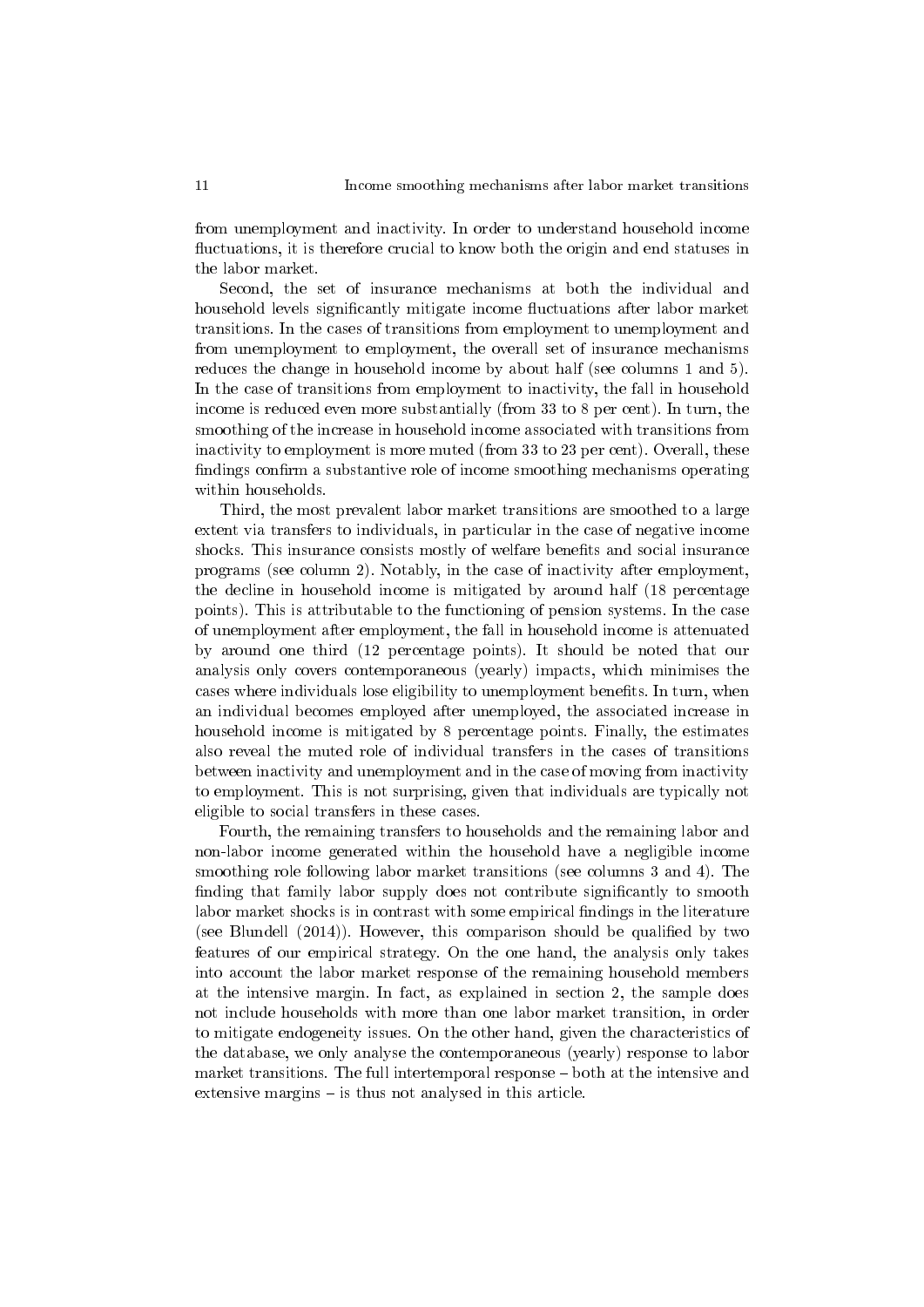Finally, the tax system signicantly smoothes household income following labor market shocks. This countercyclical role is evident both in the case of positive and negative income shocks. In the case of individual transitions from unemployment or inactivity to employment, the tax system mitigates the associated increase in household income by 8 and 6 percentage points, respectively. In turn, in the case of transitions from employment to unemployment, the tax system attenuates the decline in household income by 6 percentage points.

Overall, it can be concluded that the tax and transfer system is fundamental in smoothing the impact of the labor income shocks identified in this article. This supports the conclusions in Blundell *et al.* (2014). A specific contribution of this article is disentangling the relative role of transfers and taxes in smoothing household income shocks. This is only possible due to the richness of the EU-SILC database. We conclude that transfers to individuals have the dominant smoothing role following adverse labor market transitions. In turn, taxes and transfers play a relatively similar mitigating role in the case of favourable labor market shocks.

Until now, the analysis focused on households with more than one adult. However, the case of households with only one adult is also interesting on its own, as it allows identifying directly the functioning of several insurance mechanisms at an individual level. Table 4 mimics Table 3 for the case of households with only one adult. There are three main findings that stand out from a comparison of both tables. First, from a qualitative point of view, and wherever comparable, all patterns uncovered for the case of families with several adults also hold true in the case of one-adult households. Second, household income pooling is an important smoothing mechanism among couples. In fact, the impact on household income associated with the change of individual labor income is always much larger, in absolute value, in the case of oneadult households (column (1)). Third, even after all smoothing mechanisms are accounted for, the final impact of labor market transitions on household income is also larger for households with only one adult. For example, in the case of transitions to employment (from either unemployment or inactivity), the increase in household income ranges above 40 per cent in one-adult households, whereas it was estimated to be around 25 per cent in the case of households with more than one adult. Nonetheless, it is also worth noting that there are cases where the difference between both types of households is relatively small, notably in the case of transitions to unemployment or inactivity.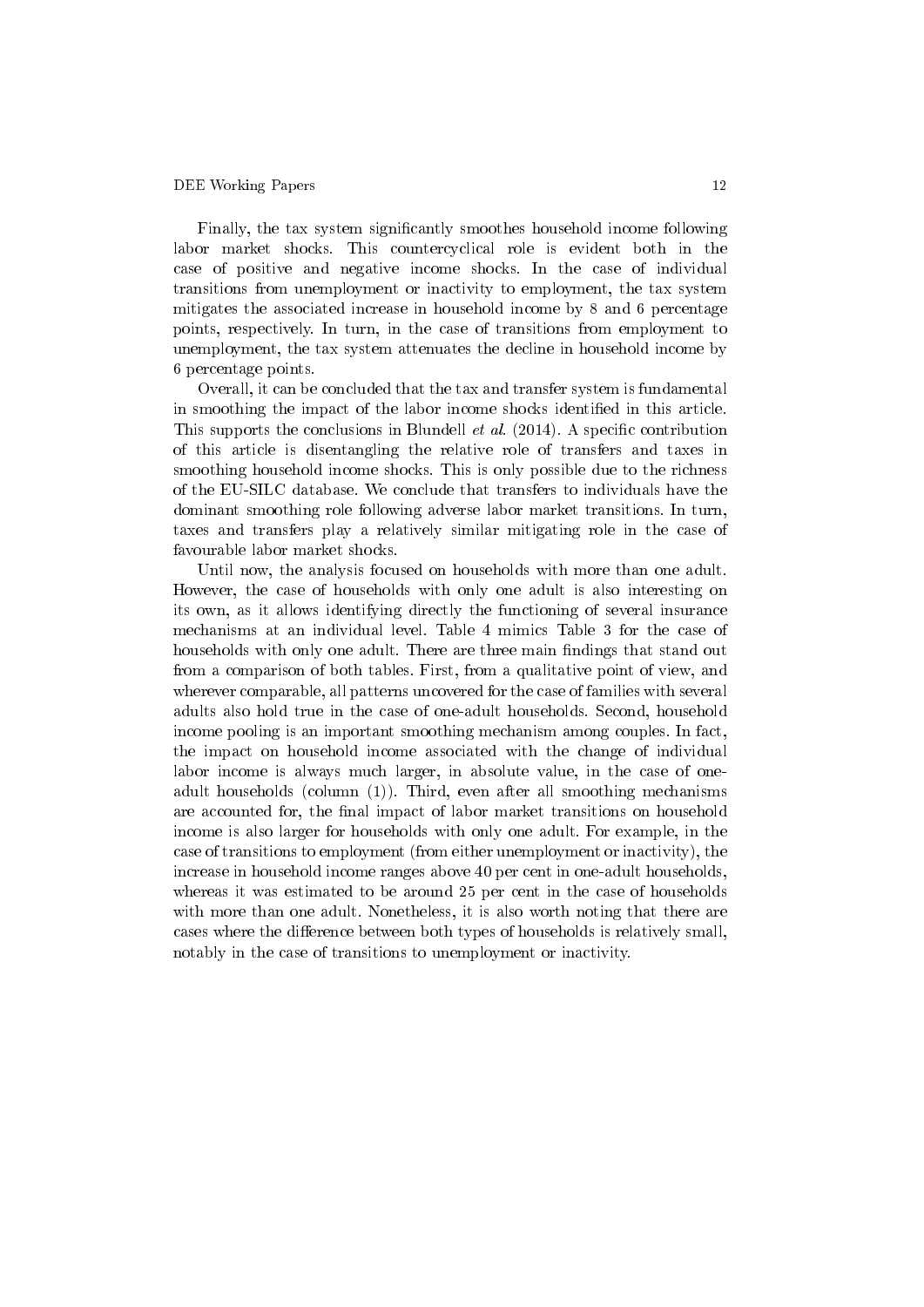|                          | Change in household disposable income due to: |                                                              |                                                                   |                                                         |                                                                            |
|--------------------------|-----------------------------------------------|--------------------------------------------------------------|-------------------------------------------------------------------|---------------------------------------------------------|----------------------------------------------------------------------------|
| Dependent variable       | change<br>in<br>transfers<br>labor<br>income  | $(1)$ plus<br>change in<br>transfers<br>to the<br>individual | $(2)$ plus change<br>in other<br>transfers<br>to the<br>household | $(3)$ plus<br>change<br>in other<br>household<br>income | $(4)$ minus<br>change in taxes<br>and social<br>insurance<br>contributions |
|                          | (1)                                           | (2)                                                          | (3)                                                               | (4)                                                     | (5)                                                                        |
| Labor market transitions |                                               |                                                              |                                                                   |                                                         |                                                                            |
| Employed in t after      |                                               |                                                              |                                                                   |                                                         |                                                                            |
| unemployed in t-1        | $1.03$ ***<br>(0.07)                          | $0.79$ ***<br>(0.07)                                         | $0.64$ ***<br>(0.07)                                              | $0.58$ ***<br>(0.10)                                    | $0.43$ ***<br>(0.07)                                                       |
| inactive in t-1          | $0.99$ ***<br>(0.06)                          | $0.83***$<br>(0.06)                                          | $0.72$ ***<br>(0.06)                                              | $0.70$ ***<br>(0.06)                                    | $0.49$ ***<br>(0.05)                                                       |
| Unemployed in t after    |                                               |                                                              |                                                                   |                                                         |                                                                            |
| employed in t-1          | $-0.79$ ***<br>(0.02)                         | $-0.43$ ***<br>(0.04)                                        | $-0.36$ ***<br>(0.04)                                             | $-0.37$ ***<br>(0.04)                                   | $-0.22$ ***<br>(0.03)                                                      |
| inactive in t-1          | $-0.02$<br>(0.03)                             | $-0.02$<br>(0.04)                                            | 0.04<br>(0.06)                                                    | 0.02<br>(0.06)                                          | 0.02<br>(0.05)                                                             |
| Inactive in t after      |                                               |                                                              |                                                                   |                                                         |                                                                            |
| employed in t-1          | $-0.65$ ***                                   | $-0.27$ ***                                                  | $-0.24$ ***                                                       | $-0.23$ ***                                             | $-0.12$ ***                                                                |
| unemployed in t-1        | (0.02)<br>$-0.13$ ***<br>(0.02)               | (0.02)<br>0.03<br>(0.04)                                     | (0.02)<br>$-0.02$<br>(0.04)                                       | (0.02)<br>$-0.08$<br>(0.09)                             | (0.02)<br>$-0.02$<br>(0.06)                                                |
| Number of observations   | 101352                                        | 101352                                                       | 101352                                                            | 101352                                                  | 101352                                                                     |

Table 4. The impact of transitions in the labor market on disposable income of households with only one adult

Notes: The table displays the  $\gamma$  coefficients described in equation (1) in the text. All regressions include country and year fixed effects, as well as several explanatory variables related to individual and household characteristics. At the individual level, the respective age group, education level and sex are considered. At the household level, the share of household individuals in different age groups, the share of individuals with different levels of education, the share of months that household individuals were working, unemployed or inactive, as well as variables related to the size of the household and to the number of children are included. All models are weighted with sample weights. Robust standard errors of coefficients are displayed in parenthesis; \*\*\*  $p<0.01$ , \*\*  $p<0.05$ , \*  $p<0.1$ .

#### 4.2. Cross-Country Evidence

In this sub-section we examine whether the identified income smoothing mechanisms play a similar role across the different countries in the sample. This is an interesting issue given the large institutional heterogeneity prevailing across the European Union. It remains an open question whether this institutional heterogeneity translates into different income dynamics following labor market shocks.

We evaluate this issue with two empirical approaches, both focusing on the sample including households with more than one adult. In the first approach, we estimate a pooled specification (see equation  $(1)$ ), multiplying each labor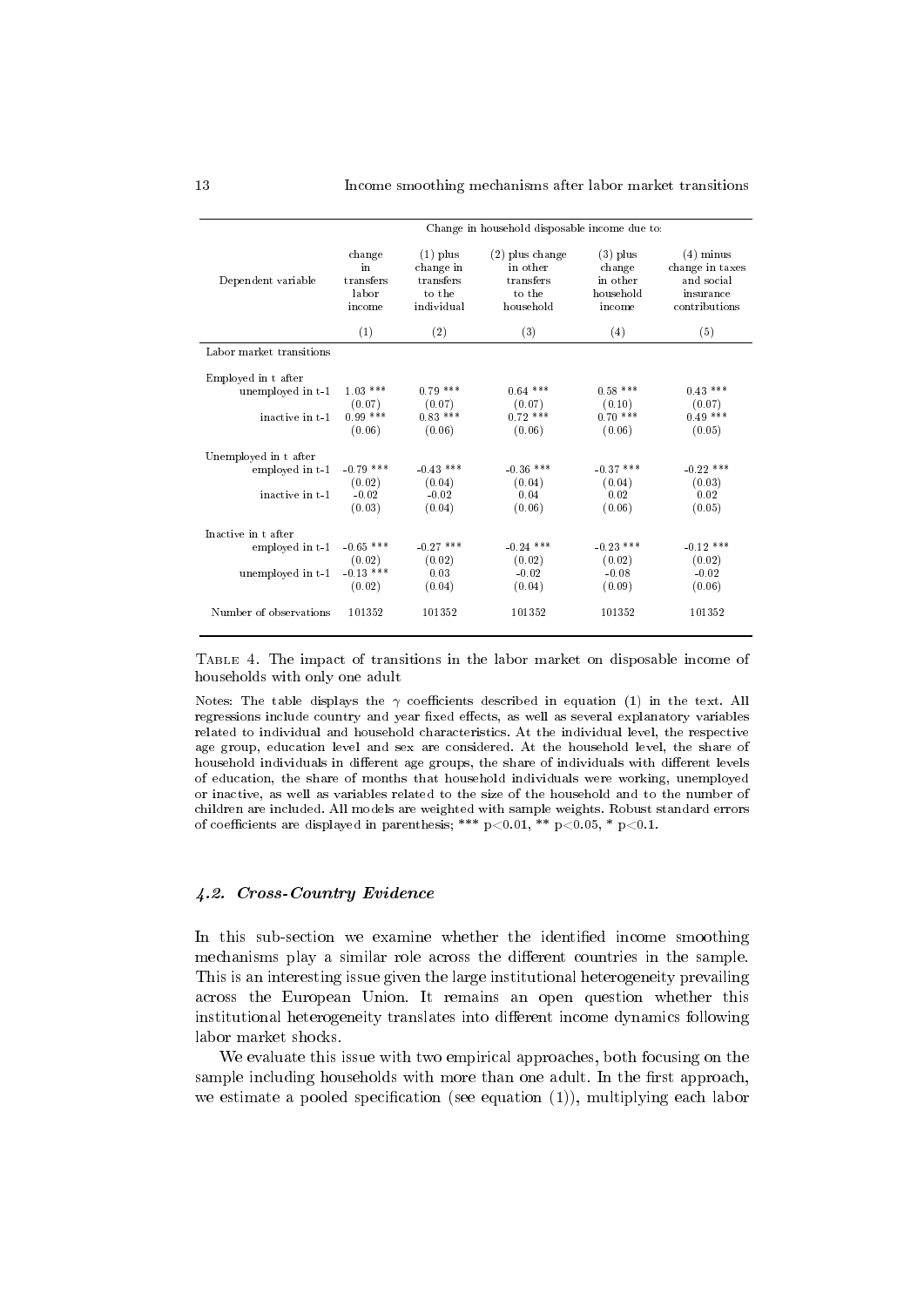market transition by a country fixed effect. This specification thus imposes the same structure for all countries and only allows for heterogeneity as regards the impact on household income of each labor market transition. In the second approach, we estimate a separate equation for each country, allowing for diversity as regards the estimated coefficients of all explanatory variables in each country. Overall, there is a remarkable consistency of results between both empirical approaches. In this subsection we will therefore only present the results obtained with the set of country-specific regressions. Figure 1 depicts the main results of this exercise, focusing on the transitions between employment and the remaining states in the labor market. The figure highlights the relative role of individual transfers and the tax system, given that the smoothing impact of the remaining household income is very small in basically all countries. Several interesting patterns emerge from the analysis.

First, there is high heterogeneity across countries as regards the impact of labor market transitions on household income, both before and after the functioning of the smoothing mechanisms analysed in this article. There is no robust country ordering as regards the impact of the different labor market shocks. This heterogeneity is in part influenced by relatively small sample sizes in some countries.

Second, the evidence supports the idea that looking at the impact stemming from changes in individual labor income is quite different from the final impact on household disposable income. Taken together, the individual and household smoothing mechanisms analysed in this article contribute to significantly attenuate household income fluctuations in virtually all cases. However, the overall magnitude varies substantially across countries and depends on the type of labor market shock being analysed. While the country ordering (before and after the functioning of the smoothing mechanisms) is basically preserved in the case of transitions from inactivity to employment, that ordering is substantially changed in the cases of transitions from unemployment to employment, from employment to unemployment or from employment to inactivity. The latter are cases where the institutional framework in each country, in particular as regards social insurance rules, is crucial to characterize household income dynamics after labor market shocks.

Finally, the relative role of transfers and taxes in smoothing household income differs across countries and for the different labor market transitions. It is worth analysing each case in turn.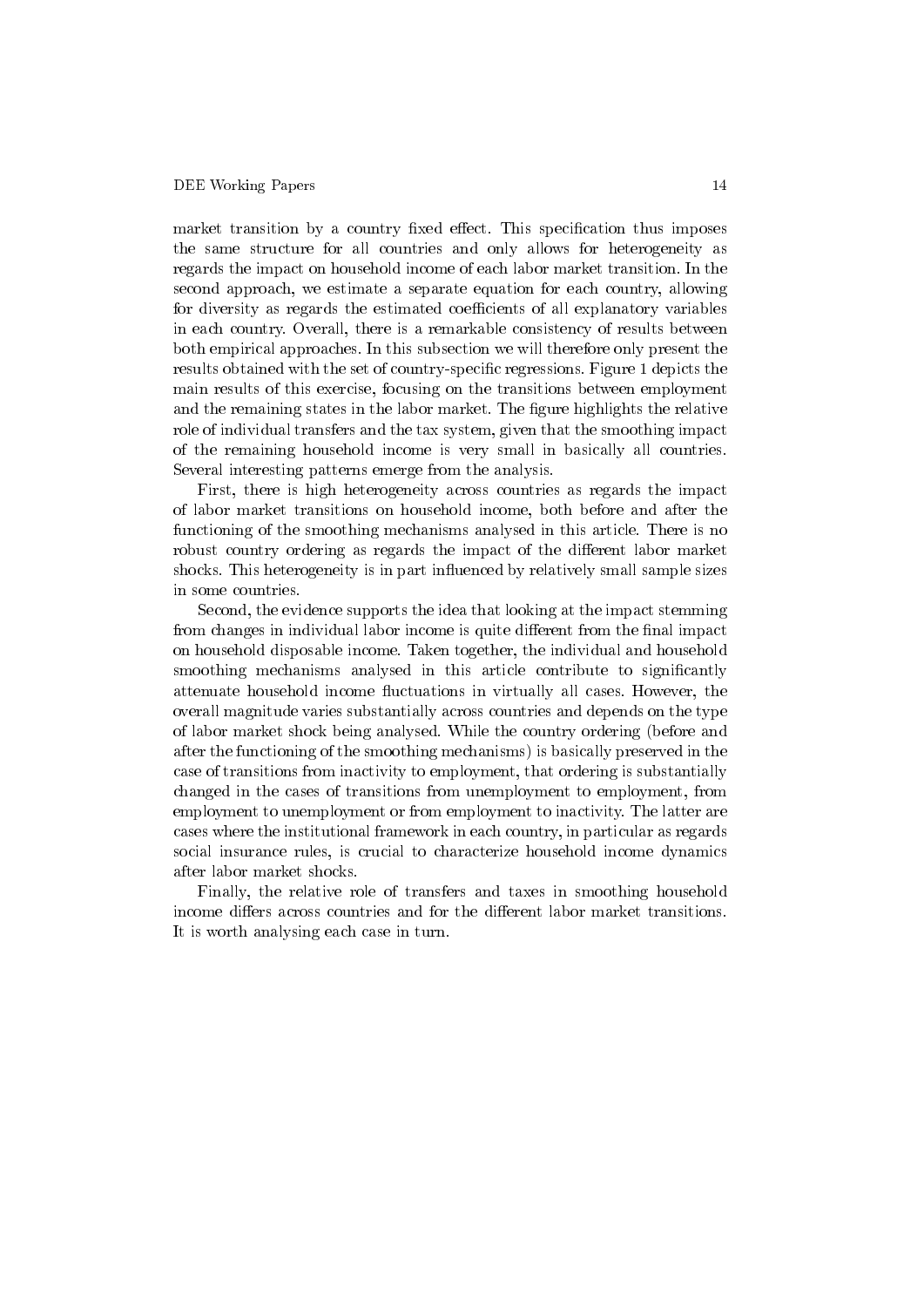

- $\circ$  Change in individual labour income = (1)
- $(1)$  plus change in transfers to the individual = (2)
- $\Box$  (2) plus change in other transfers to the household
- Change in all household disposable income sources

Figure 1: Impact of labor market events on household disposable income

Notes: The sample includes working-age individuals in households with more than one adult. The figure displays the  $\gamma$  coefficients described in equation (1) in the text. Countries are ranked in ascending order of the change in household disposable income following each labor market event.

In the case of transitions from unemployment to employment (Figure 1a), the related increase in household income is mitigated by several mechanisms. First and foremost is the loss of unemployment benefits. These benefits are particularly important in many continental and northern European countries, while their relevance in more muted in eastern and southern European countries. This evidence accords broadly with the characteristics of the unemployment insurance mechanism in European countries, both in terms of duration and eligibility rules (Esser  $et$  al. (2013)). In addition, Figure 1a shows that taxes play a sizable role in all countries. Overall, after the functioning of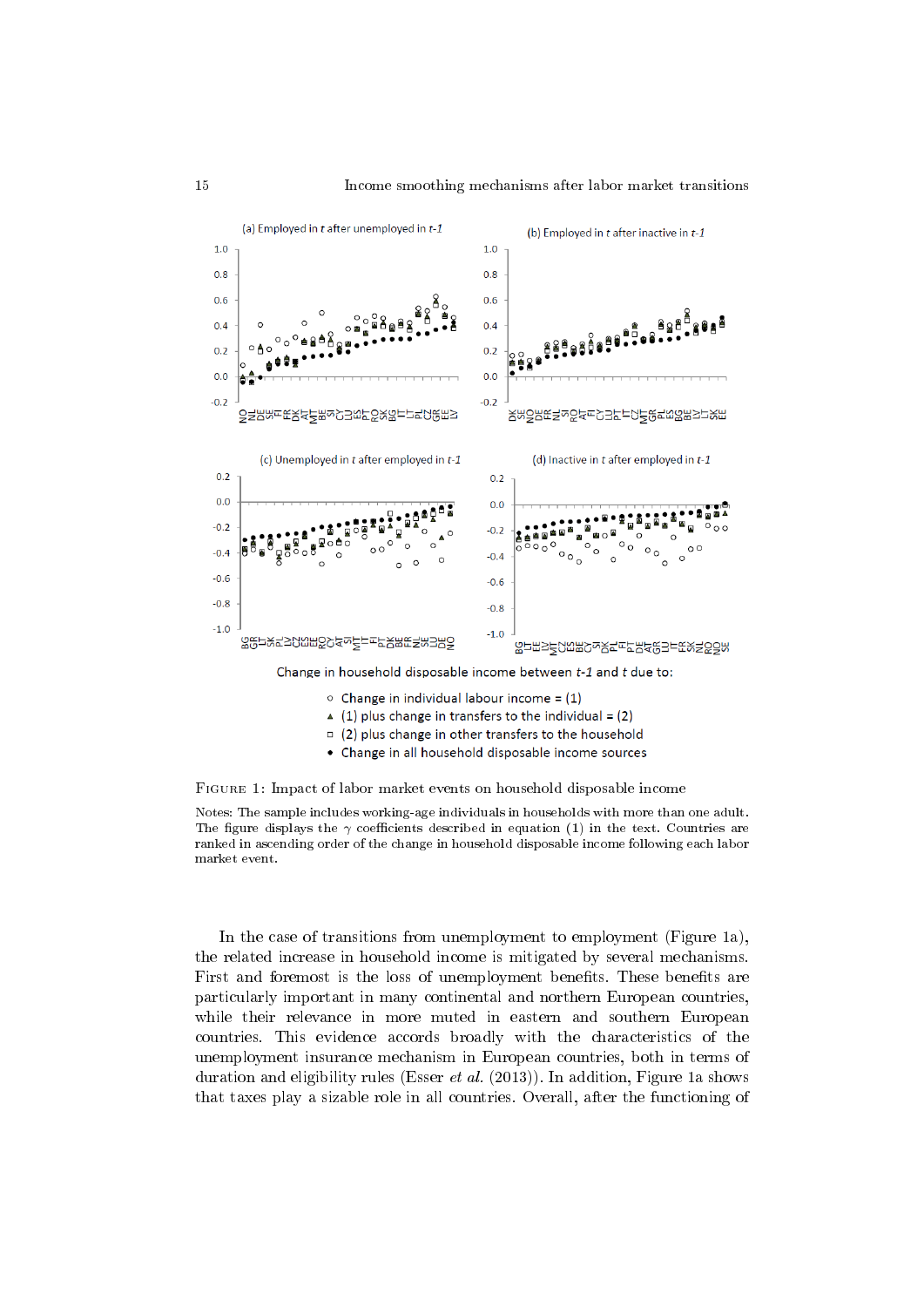all smoothing mechanisms, there are some continental and northern European countries where an individual transition to employment has a small impact on household disposable income, while in several eastern and southern European countries the impact is sizeable, amounting to increases above 30 percentage points.

As expected, this broad picture is mirrored in the case of transitions from employment to unemployment (Figure 1c). Again, the final ordering of countries as regards the impact on household disposable income is basically unrelated to the contribution arising from the change of individual labor income. For almost all countries, the loss of labor income implies an average fall in household income in the range between 30 and 50 percent. After the functioning of the several smoothing mechanisms, households in almost all continental and northern European countries face reductions in total income below 20 per cent, in some cases close to zero, whereas in many eastern and southern European countries household disposable income falls substantially, on average close to 30 per cent. These stark differences across countries should be attributable to different unemployment insurance schemes. Note that we are only measuring the impact on household income over one-year. Therefore, differences in the duration of unemployment benefits cannot be fully captured in this framework.

Transitions from employment to inactivity (Figure 1d) correspond to a large extent to older individuals who retire. In these cases, pensions contribute to attenuate  $-$  in some countries fully  $-$  the ensuing downward impact on household income. There is no clear geographically divide across European countries as regards the degree of smoothing attributable to these individual transfers. Declines in taxes and social security contributions also play a role in smoothing the impact on household income albeit to a lesser extent. The relative importance across countries of this smoothing channel is unrelated to the degree of smoothing stemming from individual transfers.

Finally, the transitions from inactivity to employment (Figure 1b) are concentrated on young individuals in the beginning of their life cycle or discouraged workers who become again activated. These individuals are typically not entitled to specific transfers while being inactive. It is thus not surprising that individual transfers play almost no role in smoothing income in all countries. The impact of the remaining smoothing mechanisms under study is also rather minor in almost all countries, with the exception of taxes, which increase following the positive shock to earnings in the household. It is thus not surprising that this is the labor market shock which is transmitted to the largest extent to household income. This conclusion is robust across countries.

Overall this evidence supports the idea that composition and aggregation matters when estimating income processes. In this context, it seems crucial to (i) identify the type of shock underlying the change in income; (ii) understand the different smoothing channels available at the individual and at the household level; and (iii) distinguish the impact on individual earnings from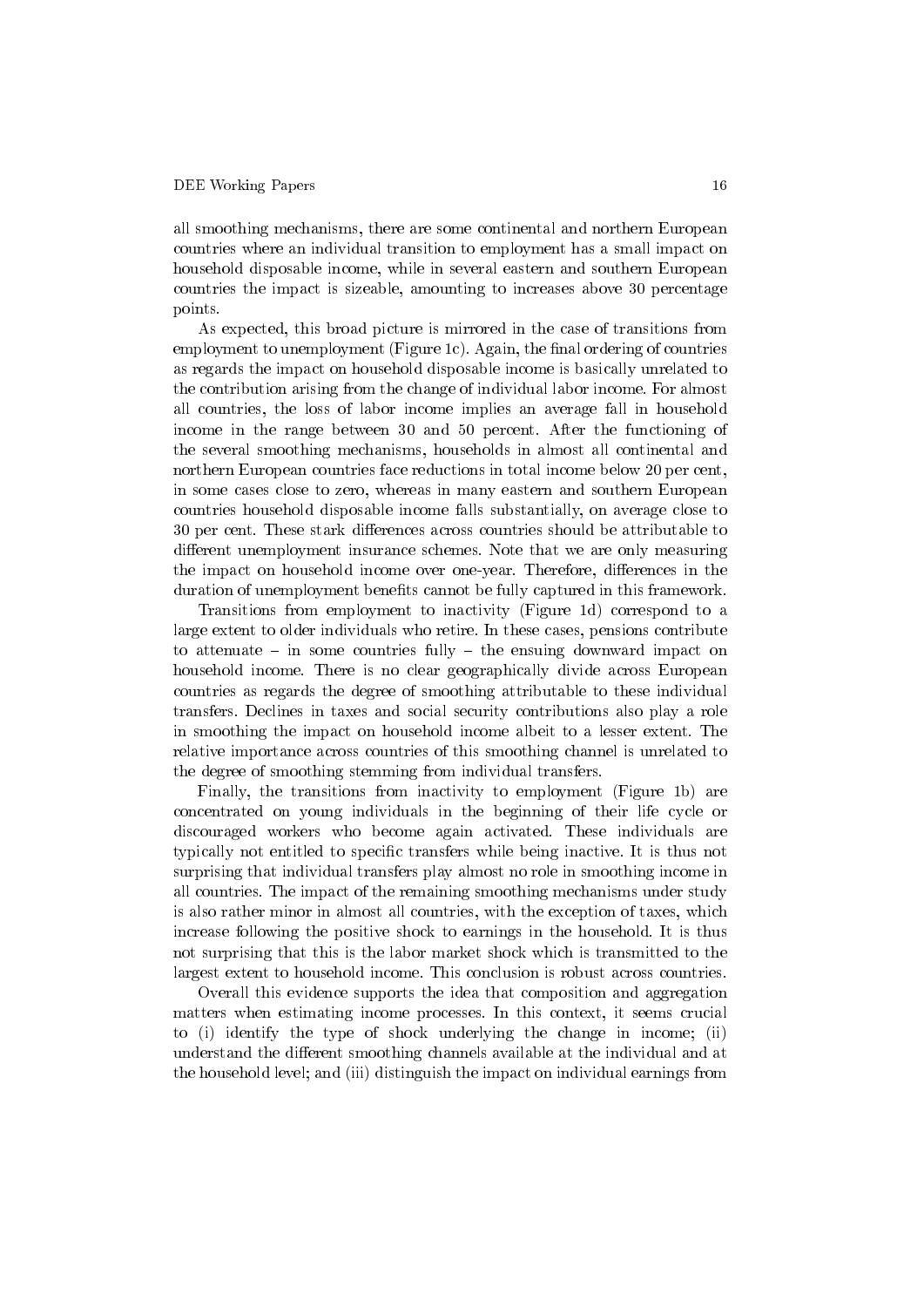the impact on overall household disposable income. On these three dimensions, one size does not fit all.

#### 4.3. The Impact of the Great Recession of 2009

The great recession of 2009 hit all European Union countries without exception. This was one of the deepest recessions in recent history. In this context, it is interesting to assess whether the functioning of the income smoothing mechanisms uncovered above was robust to this event.

As is well known, income growth in the European Union declined significantly following the great recession. This observation is also born out in the evolution of disposable income in the EU-SILC database. For example, the time fixed effects estimated in regression  $(1)$  when the dependent variable is the change in household disposable income average 0.03 between 2004 and 2008, falling to -0.06 on average between 2009 and 2011. This is related, among other factors, to increased transitions from employment to unemployment and declining transitions from inactivity to employment (see Table 5). This higher pace of job destruction coupled with lower job creation implied a rise in unemployment incidence and duration in the aftermath of the great recession.

|                                                             | Households<br>with more than<br>one adult |            | Households<br>with only one<br>adult |            |
|-------------------------------------------------------------|-------------------------------------------|------------|--------------------------------------|------------|
| Individual labor market                                     |                                           |            |                                      |            |
| transitions between t-1 and t:                              | 2004-08                                   | 2009-11    | 2004-08                              | 2009-11    |
| Employed in t after                                         |                                           |            |                                      |            |
| unemployed in t-1                                           | 1.1                                       | 1.1        | 1.4                                  | 1.3        |
| inactive in t-1                                             | 21                                        | 1.5        | 19                                   | 1.4        |
| Unemployed in t after<br>employed in t-1<br>inactive in t-1 | 0.9<br>0.8                                | 1.4<br>0.8 | 1.2<br>0.6                           | 1.9<br>0.5 |
| Inactive in t after                                         |                                           |            |                                      |            |
| employed in t-1                                             | 1.6                                       | 1.6        | 23                                   | 2.4        |
| unemployed in t-1                                           | 0.8                                       | 0.7        | 1.0                                  | 0.9        |
| Number of observations                                      | 580014                                    | 380900     | 59081                                | 42271      |

Table 5. Sample frequency of labor market transitions (before and after the Great Recession)

Notes: Frequency values in percentage of the respective sample.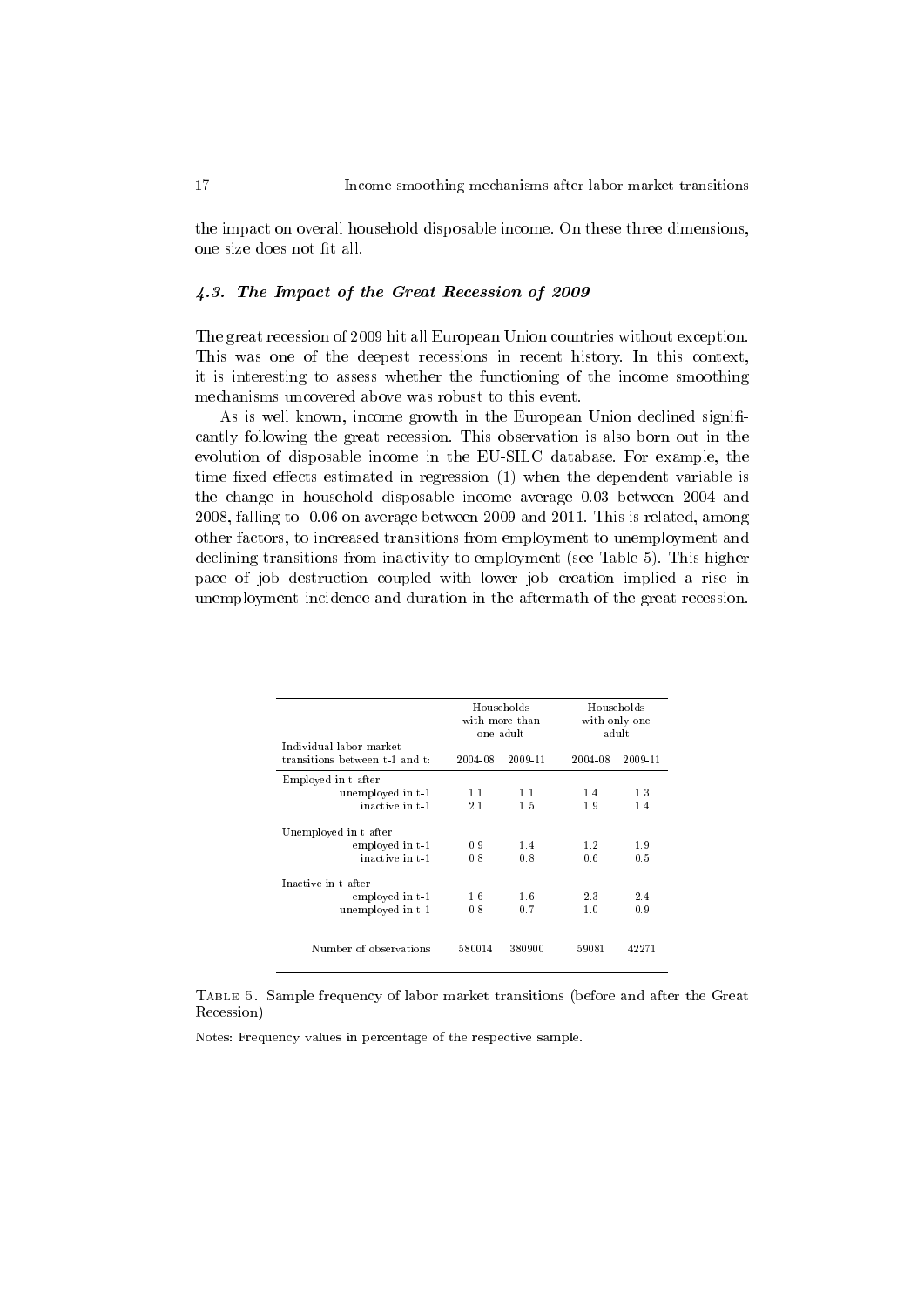

Change in all household disposable income sources

Figure 2: Impact of labor market events on household disposable income (before and after the great recession)

Notes: The sample includes households with more than one adult. The figure displays the  $\gamma$  coefficients described in equation (1) in the text.

Have these changing characteristics of labor market transitions impacted on the functioning of income smoothing mechanisms? In order to shed some light on this issue, Figure 2 compares the role of smoothing mechanisms in 2004-2008 and in 2009-2011. The figure does not reveal any significant differences across sub-samples. This finding is qualitatively robust across countries, including those which were more severely hit by the sovereign debt crisis in the euro area. Thus, the evidence suggests that changes in policies following the great recession did not significantly affect the role of the tax and transfer system in mitigating (contemporaneously) the transmission of individual earnings' risk to household income.

#### 5. Conclusions

This paper investigated the role of several smoothing mechanisms at the individual and household levels, following individual transitions in the labor market. The analysis encompassed almost all European Union countries for the period 2004-2011. Some of the individual labor market transitions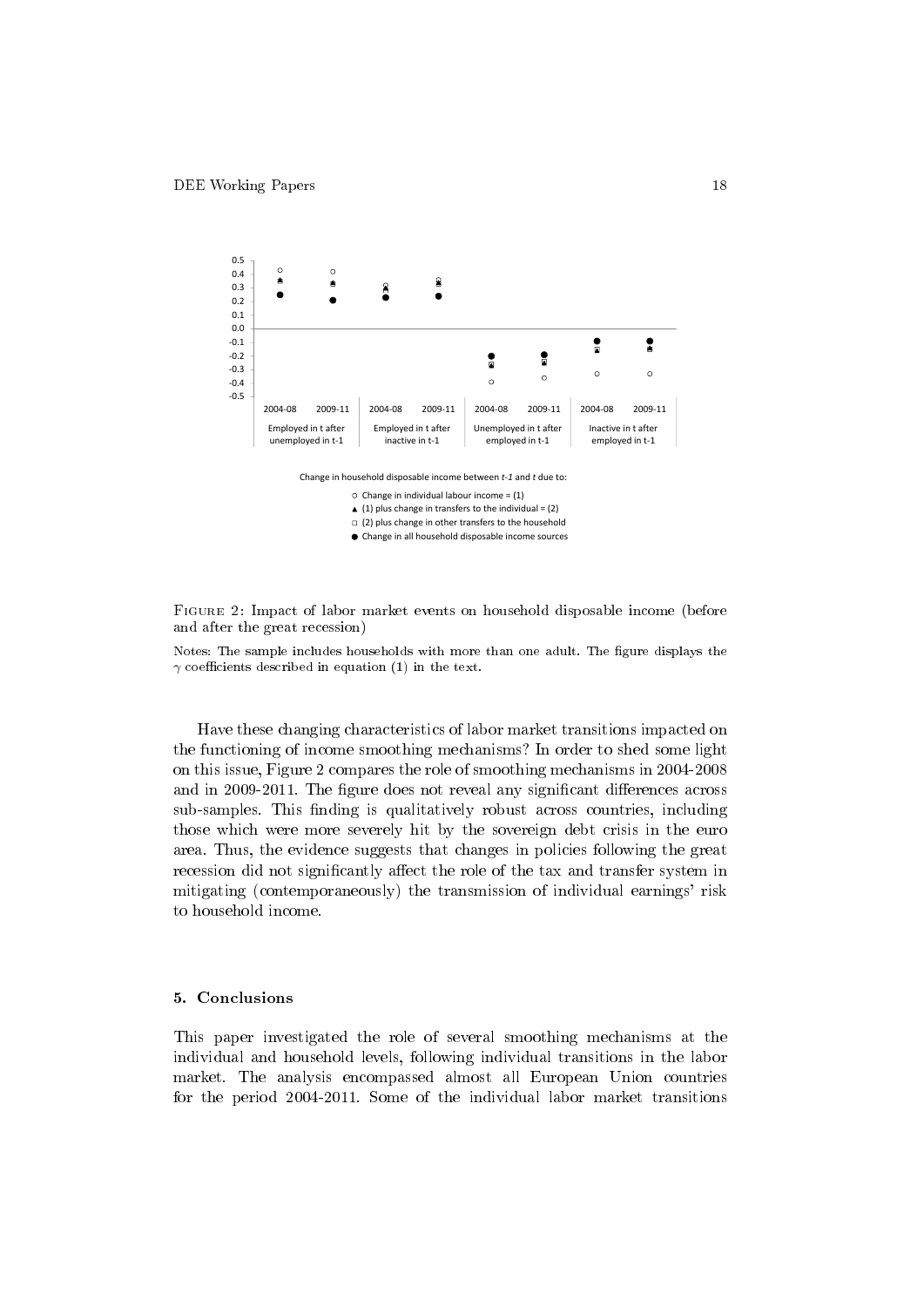imply sizeable changes in households' labor earnings. In these cases, the impact on households' disposable income is attenuated by several smoothing channels. The tax and transfer system plays a prominent role as an insurance mechanism for individuals and households. Transfers are particularly important in smoothing negative labor income shocks. These results are robust for the large set of countries covered in our sample. They are also robust to splitting the sample before and after the great recession. Finally, the pooling of resources within households was also found to be an important source of income smoothing in face of labor market shocks affecting each individual.

Looking further at the evidence from a cross-country perspective, we find high heterogeneity as regards the country-specific impact of labor market transitions on household income. This heterogeneity is prevalent both before and after the functioning of income smoothing mechanisms. The evidence reveals that in all countries social security mechanisms are important in smoothing household income following individual transitions to and from unemployment, but their impact is stronger in northern and continental Europe.

The evidence uncovered in this paper underlines the importance of explicitly modeling the sources of labor market shocks in order to characterize the dynamics of income risk (see Low *et al.* (2010) and Altonji *et al.* (2013)). Further, the analysis highlighted the importance of disentangling the role of the insurance mechanisms mediating the transmission from individual earnings to households' disposable income (see McKay and Reis (2013) for an explicit modeling of the role of taxes and transfers in driving business cycle dynamics in a general equilibrium framework with incomplete markets). This transmission depends on the nature of shocks as well as on the institutional setting in each country. Moving from models where individuals can only self-insure to models encompassing other sources of insurance, including the sharing of resources within households, continues to be a promising research avenue ahead.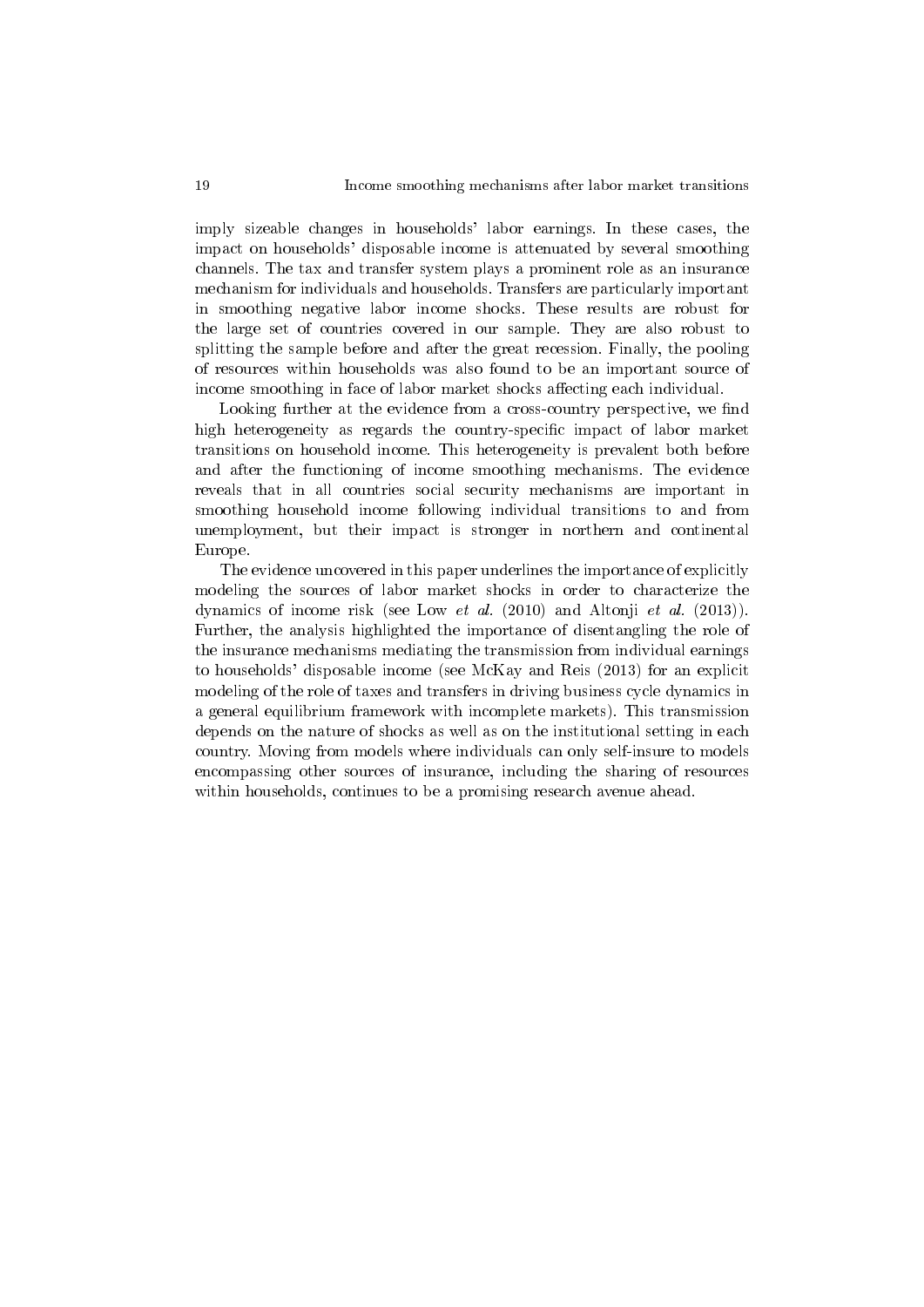#### References

- Altonji, Joseph G., Anthony A. Smith, and Ivan Vidangos (2013). "Modeling Earnings Dynamics."  $Econometrica$ , 81(4), 1395-1454.
- Atkinson, Anthony B. and Eric Marlier, eds (2010). Income and living conditions in Europe. Eurostat Statistical Books, European Commission.
- Blundell, Richard (2014). "Income Dynamics and Life-Cycle Inequality: Mechanisms and Controversies." The Economic Journal,  $124$ (May),  $289-318$ .
- Blundell, Richard, Michael Graber, and Magne Mogstad (2014). "Labor Income Dynamics and the Insurance from Taxes, Transfers, and the Family. Forthcoming in Journal of Public Economics.
- Debels, Annelies and Leen Vandecasteele (2008). "The time lag in annual household income based measures: Assessing and correcting the bias." Review of Income and Wealth,  $54(1)$ ,  $71-88$ .
- Esser, Ingrid, Tommy Ferrarini, Kenneth Nelson, Joakim Palme, and Ola Sjöberg (2013). Unemployment Benefits in EU Member States. European Commission.
- Guvenen, Fatih, Fatih Karahan, Serdar Ozkan, and Jae Song (2014). What Do Data on Millions of US Workers Reveal about Life-Cycle Earnings Risk? mimeo.
- Huggett, Mark, Gustavo Ventura, and Amir Yaron (2011). "Sources of Lifetime Inequality." American Economic Review, 101, 2923-2954.
- Low, Hamish, Costas Meghir, and Luigi Pistaferri (2010). Wage Risk and Employment Risk over the Life Cycle." American Economic Review, 100(September), 1432-1467.
- McKay, Alisdair and Ricardo Reis (2013). "The role of automatic stabilizers in the US business cycle." Working Paper No 19000, NBER.
- Storesletten, Kjetil, Chris Telmerand, and Amir Yaron (2004). "Cyclical Dynamics in Idiosyncratic Labor Market Risk." Journal of Political  $Economy, 112, 695-717.$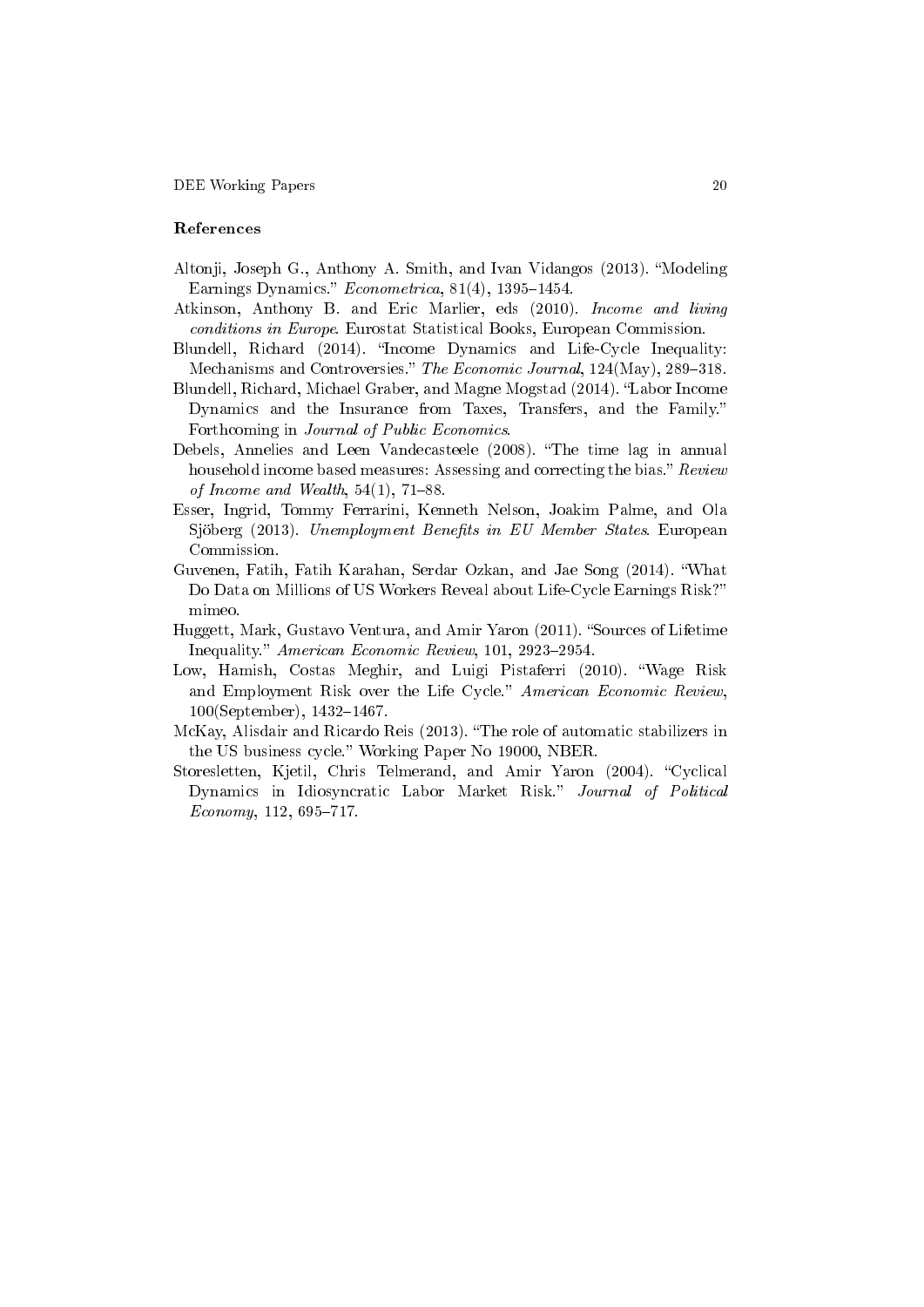# I

# WORKING PAPERS

# 2013

01|13 Macroeconomic forecasting using lowfrequency filters

João Valle e Azevedo | Ana Pereira

02|13 Everything you always wanted to know about sex discrimination Ana Rute Cardoso | Paulo Guimarães |

Pedro Portugal

- 03|13 Is there a role for domestic demand pressure on export performance? Paulo Soares Esteves | António Rua
- 04|13 Ageing and fiscal sustainability in a small euro area economy

Gabriela Castro | José R. Maria | Ricardo Mourinho Félix | Cláudia Rodrigues Braz

- 05|13 Mind the gap! The relative wages of immigrants in the Portuguese labour market Sónia Cabral | Cláudia Duarte
- 06|13 Foreign direct investment and institutional reform: Evidence and an application to Portugal

Paulo Júlio | Ricardo Pinheiro-Alves | José Tavares

- 07|13 Monetary policy shocks: We got news! Sandra Gomes | Nikolay Iskrev | Caterina Mendicino
- 08|13 Competition in the Portuguese Economy: Estimated price-cost margins under imperfect labour markets João Amador | Ana Cristina Soares
- 09|13 The sources of wage variation: a threeway high-dimensional fixed effects regression model

Sonia Torres | Pedro Portugal | John T. Addison | Paulo Guimarães

10|13 The output effects of (non-separable) government consumption at the zero lower bound

Valerio Ercolani | João Valle e Azevedo

11|13 Fiscal multipliers in a small euro area economy: How big can they get in crisis times? Gabriela Castro | Ricardo M. Felix | Paulo

Julio | Jose R. Maria

- 12|13 Survey evidence on price and wage rigidities in Portugal Fernando Martins
- 13|13 Characterizing economic growth paths based on new structural change tests Nuno Sobreira | Luis C. Nunes | Paulo M. M. Rodrigues
- 14|13 Catastrophic job destruction Anabela Carneiro | Pedro Portugal | José Varejão
- 15|13 Output effects of a measure of tax shocks based on changes in legislation for Portugal

Manuel Coutinho Pereira | Lara Wemans

16|13 Inside PESSOA - A detailed description of the model

> Vanda Almeida | Gabriela Castro | Ricardo M. Félix | Paulo Júlio | José R. Maria

- 17|13 Macroprudential regulation and macroeconomic activity Sudipto Karmakar
- 18|13 Bank capital and lending: An analysis of commercial banks in the United States Sudipto Karmakar | Junghwan Mok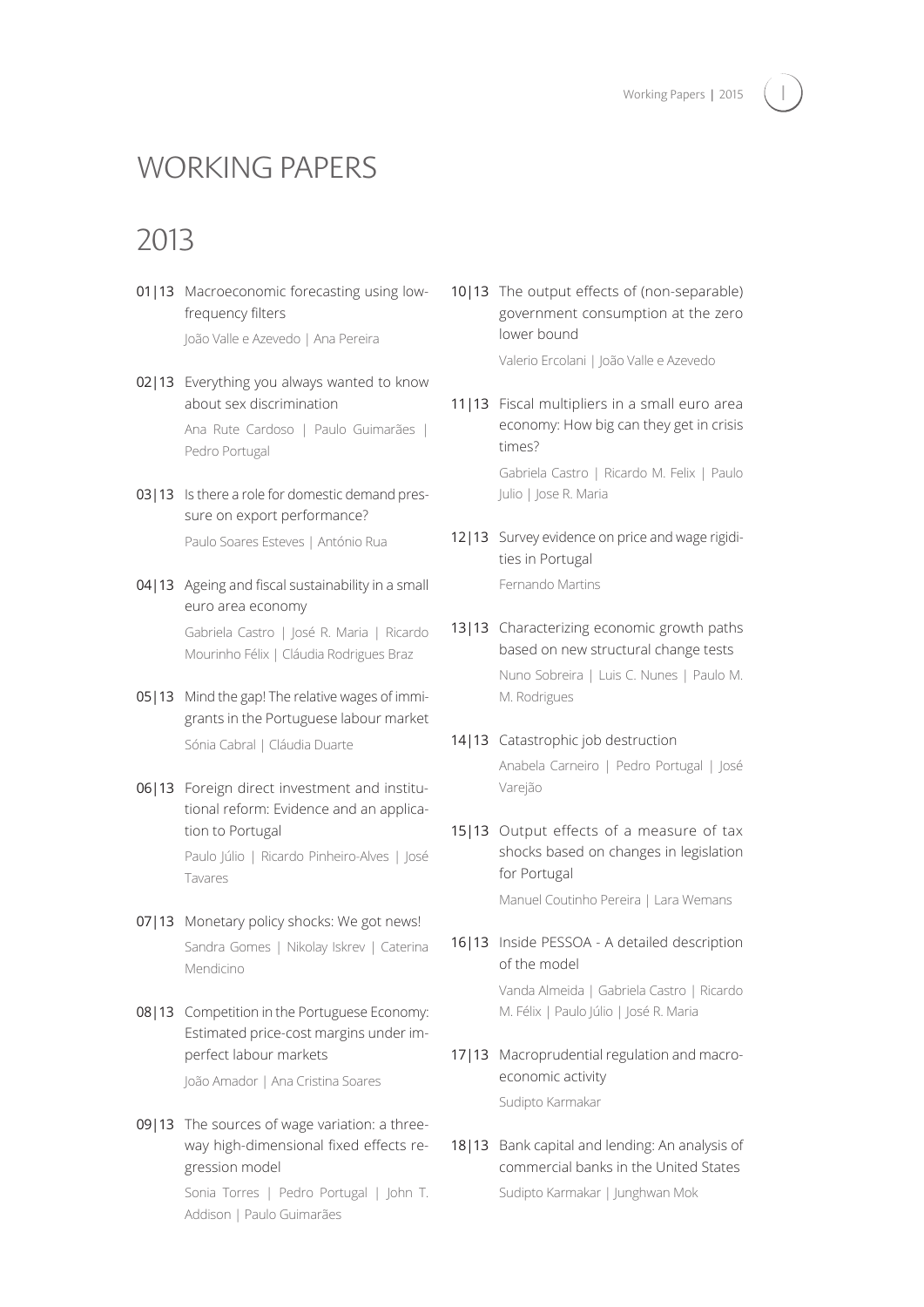## 2014

- 1|14 Autoregressive augmentation of MIDAS regressions Cláudia Duarte
- 2|14 The risk-taking channel of monetary policy – exploring all avenues Diana Bonfim | Carla Soares
- 3|14 Global value chains: Surveying drivers, measures and impacts João Amador | Sónia Cabral
- 4|14 Has US household deleveraging ended? a model-based estimate of equilibrium debt Bruno Albuquerque | Ursel Baumann | Georgi Krustev
- 5|14 The weather effect: estimating the effect of voter turnout on electoral outcomes in italy

Alessandro Sforza

- 6|14 Persistence in the banking industry: fractional integration and breaks in memory Uwe Hassler | Paulo M.M. Rodrigues | Antonio Rubia
- 7|14 Financial integration and the great leveraging Daniel Carvalho
- 8|14 Euro area structural reforms in times of a global crisis Sandra Gomes
- 9|14 Labour demand research: towards a better match between better theory and better data

John T. Addison | Pedro Portugal | José Varejão

- 10|14 Capital inflows and euro area long-term interest rates Daniel Carvalho | Michael Fidora
- 11|14 Misallocation and productivity in the lead up to the Eurozone crisis Daniel A. Dias | Carlos Robalo Marquesz | Christine Richmond
- 12|14 Global value chains: a view from the euro area João Amador | Rita Cappariello | Robert Stehrer
- 13|14 A dynamic quantitative macroeconomic model of bank runs Elena Mattana | Ettore Panetti
- 14|14 Fiscal devaluation in the euro area: a model-based analysis

S. Gomes | P. Jacquinot | M. Pisani

- 15|14 Exports and domestic demand pressure: a dynamic panel data model for the euro area countries Elena Bobeica | Paulo Soares Esteves | António Rua | Karsten Staehr
- 16|14 Real-time nowcasting the US output gap: singular spectrum analysis at work

Miguel de Carvalho | António Rua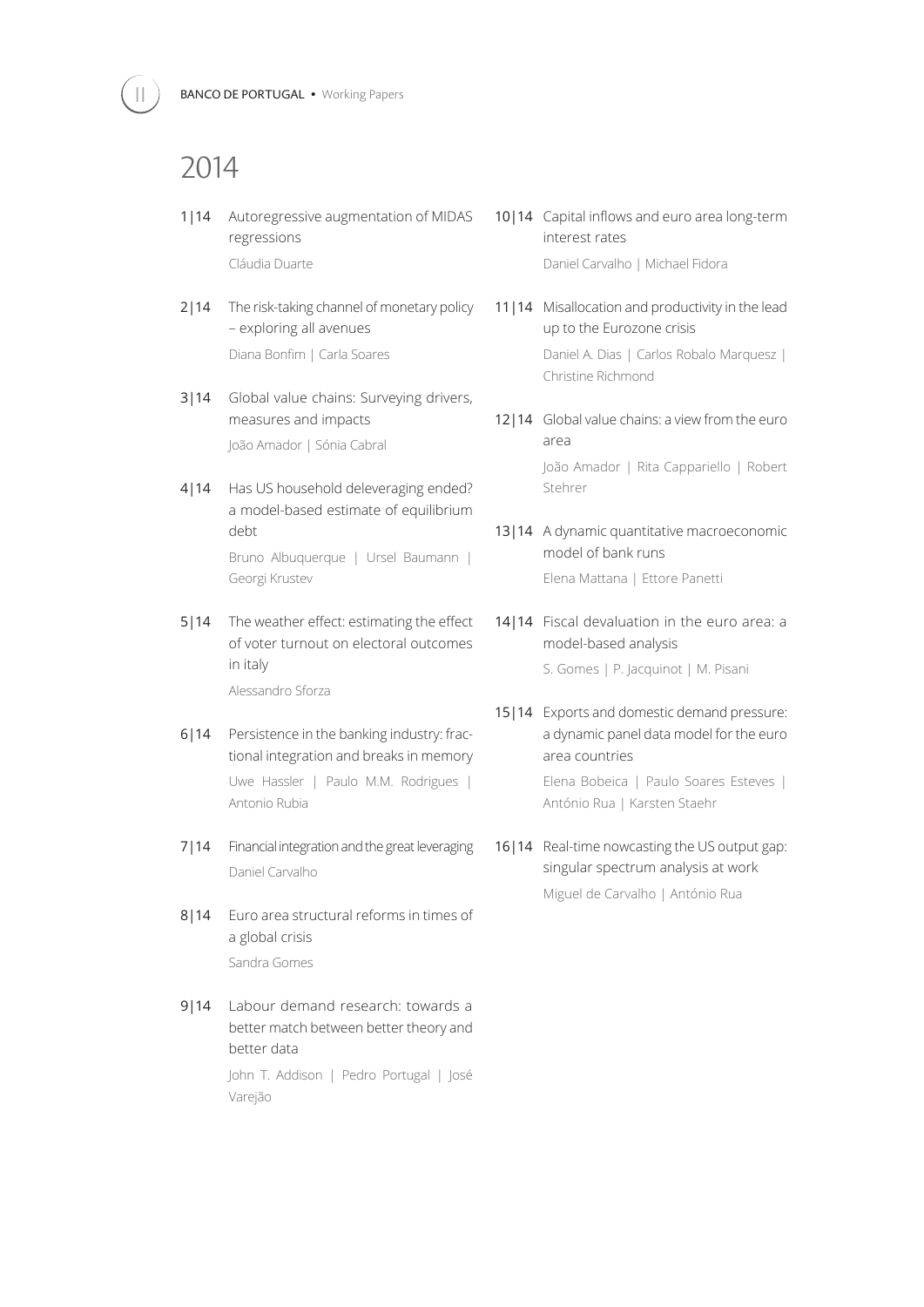

# 2015

- 1|15 Unpleasant debt dynamics: can fiscal consolidations raise debt ratios? Gabriela Castro | Ricardo M. Félix | Paulo Júlio | José R. Maria
- 2|15 Macroeconomic forecasting starting from survey nowcasts

João Valle e Azevedo | Inês Gonçalves

3|15 Capital regulation in a macroeconomic model with three layers of default

> Laurent Clerc | Alexis Derviz | Caterina Mendicino | Stephane Moyen | Kalin Nikolov | Livio Stracca | Javier Suarez | Alexandros P. Vardoulakis

4|15 Expectation-driven cycles: time-varying effects

Antonello D'Agostino | Caterina Mendicino

5|15 Seriously strengthening the tax-benefit link

Pedro Portugal | Pedro S. Raposo

6|15 Unions and collective bargaining in the wake of the great recession

> John T. Addison | Pedro Portugal | Hugo Vilares

- 7|15 Covariate-augmented unit root tests with mixed-frequency data Cláudia Duarte
- 8|15 Financial fragmentation shocks Gabriela Castro | José R. Maria | Paulo Júlio | Ricardo M. Félix
- 9|15 Central bank interventions, demand for collateral, and sovereign borrowing cost Luís Fonseca | Matteo Crosignani | Miguel Faria-e-Castro

10|15 Income smoothing mechanisms after labor market transitions

Nuno Alves | Carlos Martins